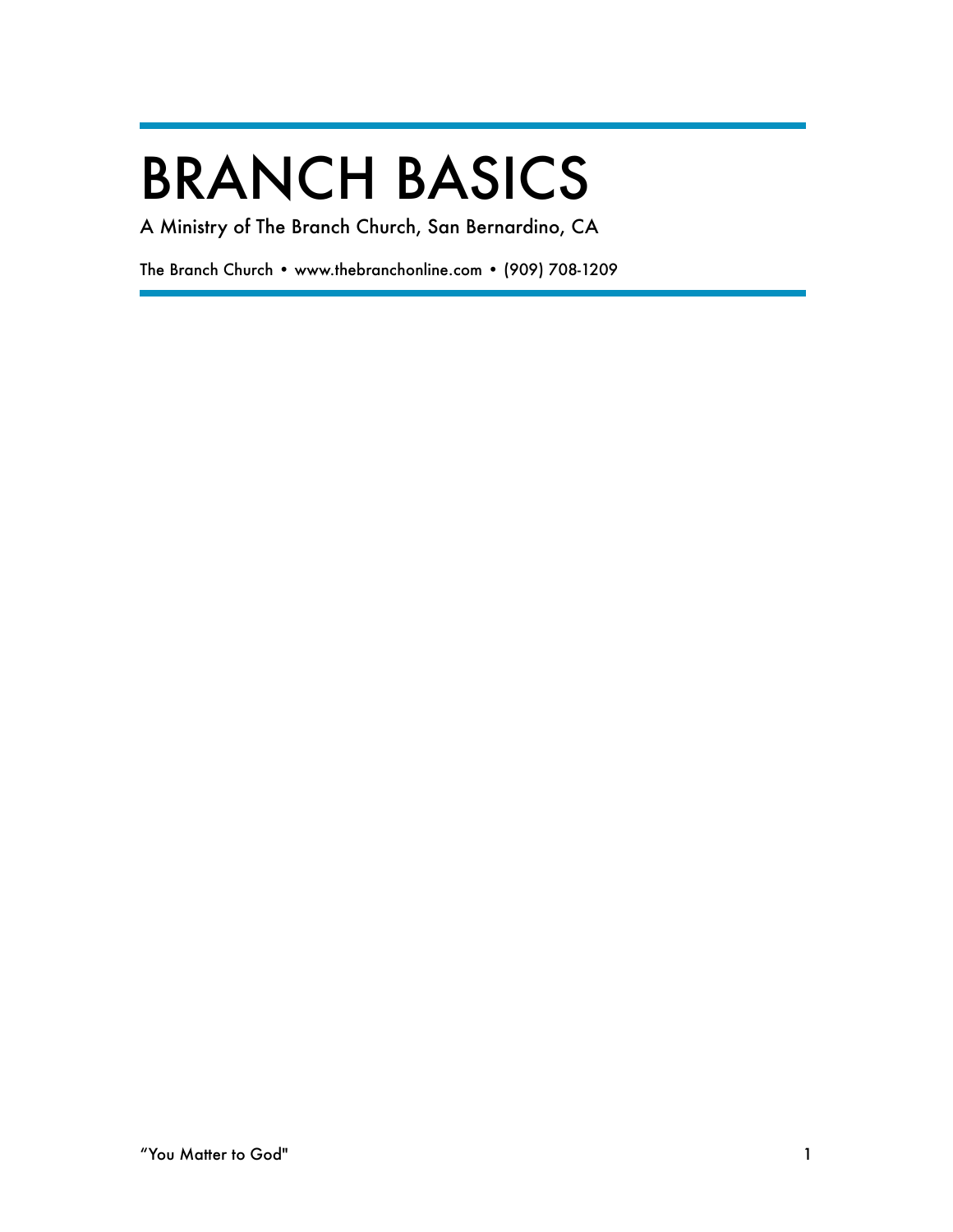# Table of Contents



| <b>Welcome!</b>                                                                      | page 2             |
|--------------------------------------------------------------------------------------|--------------------|
| "ROOTED" in JESUS                                                                    | pages 3            |
| The importance of our Salvation                                                      |                    |
| "GROWING" in FAITH                                                                   | pages 7-14         |
| Baptism, The Lord's Supper, Community Groups, and healthy spiritual habits           |                    |
| "BRANCHING OUT" to OTHERS                                                            | pages 15-23        |
| Why we exist, Statements, Doctrines, Structure, and Affiliations                     |                    |
| "BEARING FRUIT" for LIFE                                                             | pages 24-29        |
| Spiritual Gifts, Church Serving Ministries, Serving Our World Strategy, and Missions |                    |
| Servant Leadership Covenant                                                          | <b>pages 30-33</b> |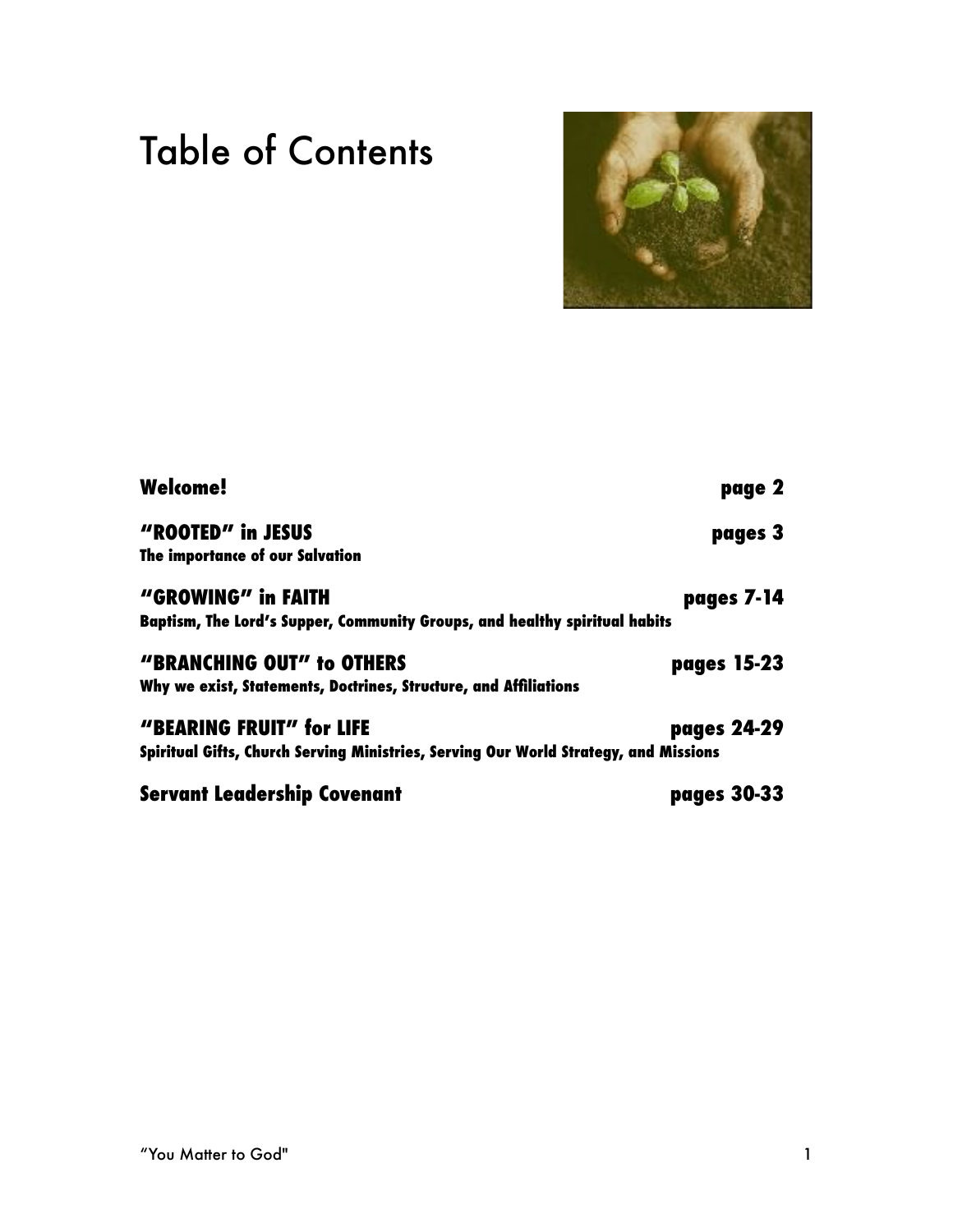# Branch Basics

# WELCOME!



*"*Without consultation, plans are frustrated,*But with many counselors they succeed." Proverbs 15:22* 

# **The Purpose of this Class**

This study is an overview of the structure and strategy of The Branch Church. While our church is ever evolving, and will no doubt change over the years, this class will serve as the foundation for the understanding you have about your church home at The Branch. This class will provide a "summarized" view of what our church is about, and how you fit in God's plan for growing it.

There is no doubt that God has brought you here for a purpose. If you are taking this class, it is hopefully because you have a strong desire in your heart to grow deeper in your walk with God, grow more connected with your church, and find out how you can better serve God in ministry. We hope we can help facilitate these goals by sharing how our church is shaped and by leaving plenty of room for you to ask questions and give helpful comments.

# **Class Objectives**

At the conclusion of this class, the participants will:

1) Be familiar with The Branch's perspective on the important basics of Christianity.

#### **- Rooted -**

2) Be able to recognize what the characteristics of a growing believer are.

#### **- Growing -**

3) Be familiar with our church's belief statements and doctrines.

#### **- Branching Out -**

4) Be familiar with The Branch's Serving Our World strategy and other church ministries, and be able to evaluate their place for service at The Branch.

#### **- Bearing Fruit –**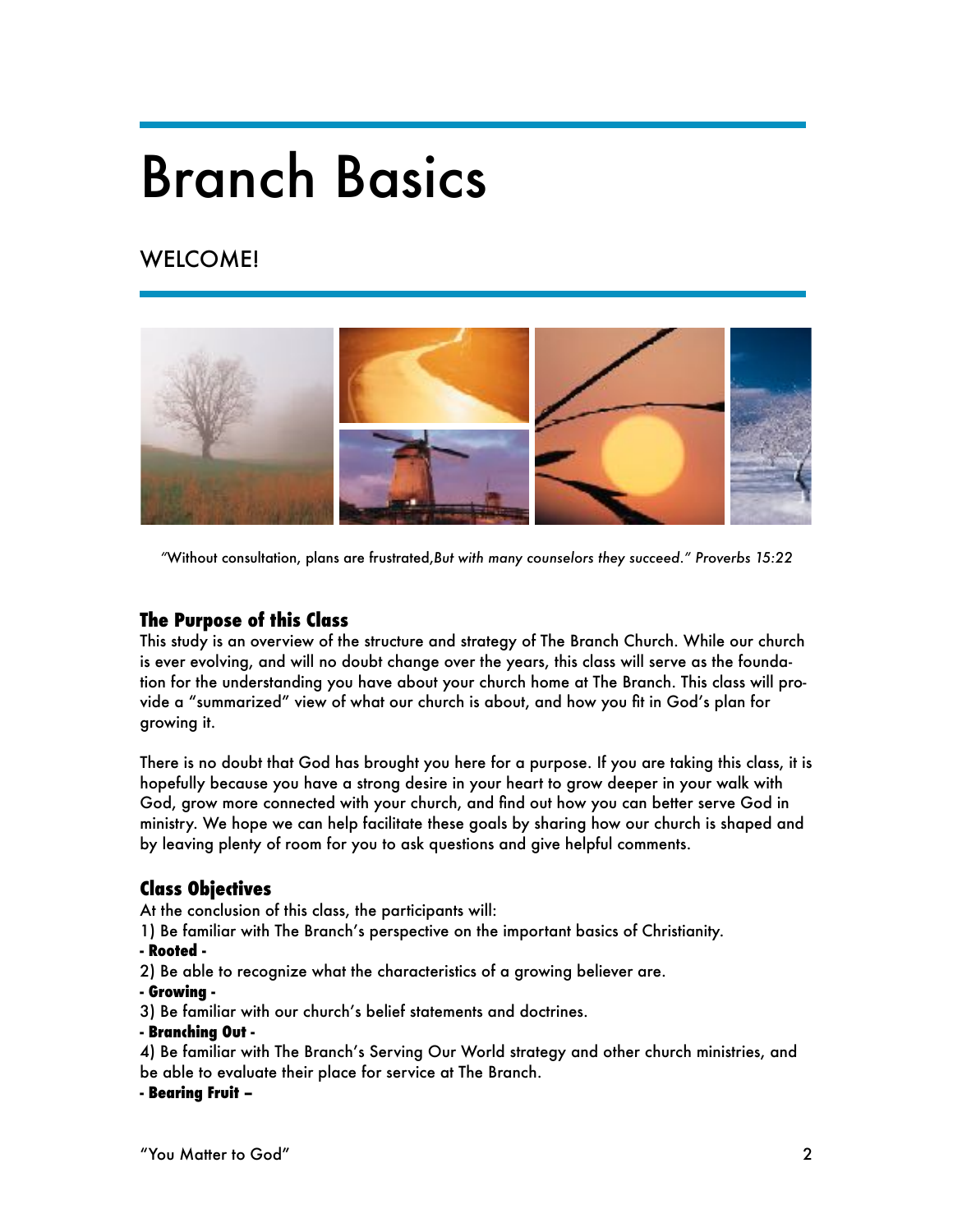# Branch Basics Part I

"ROOTED" IN SALVATION

# **The Basics of Christianity**

Usually when people visit a large people venue like a mall or theme park, one of the most important assets to these places are the "You are here" maps. At The Branch, our "You are here" map is a four-fold roadmap we call "Rooted, Growing, Bearing Fruit, and Branching Out." These are all key words that will help you understand what are the "basics" of Christianity and will also help as you navigate through your Christian life.



*"Salvation comes through a cross and a crucified Christ." - Andrew Murray* 

# **Rooted – Our Salvation**

At The Branch our first and foremost claim to who we are, is founded on "whose" we are. If the question is what is the chief emphasis of our Christianity? The answer is that it is on "Who" we belong to. We are rooted in Jesus.

*"For you are all sons of God through faith in Christ Jesus. For all of you who were baptized into Christ have clothed yourselves with Christ. There is neither Jew nor Greek, there is neither slave nor free man, there is neither male nor female; for you are all one in Christ Jesus." Galatians 3:26-28 (NASB)* 

We believe from the bible that Jesus is the source and foundation of our faith. He is the Christ and the total embodiment of **\_\_\_\_\_\_\_\_\_\_\_\_\_\_\_\_\_\_\_\_\_\_\_\_\_\_\_\_\_\_\_\_\_\_**.

The bible speaks of Jesus in so many different ways, that it is incredibly difficult to try and put together a written snapshot of just who Jesus is. In both the Old Testament and the New Testament, Jesus is described in the most magnificent ways, and ultimately as being the one true Way to having **\_\_\_\_\_\_\_\_\_\_\_\_\_\_\_\_\_\_\_\_\_\_\_\_\_\_\_** and entrance into heaven.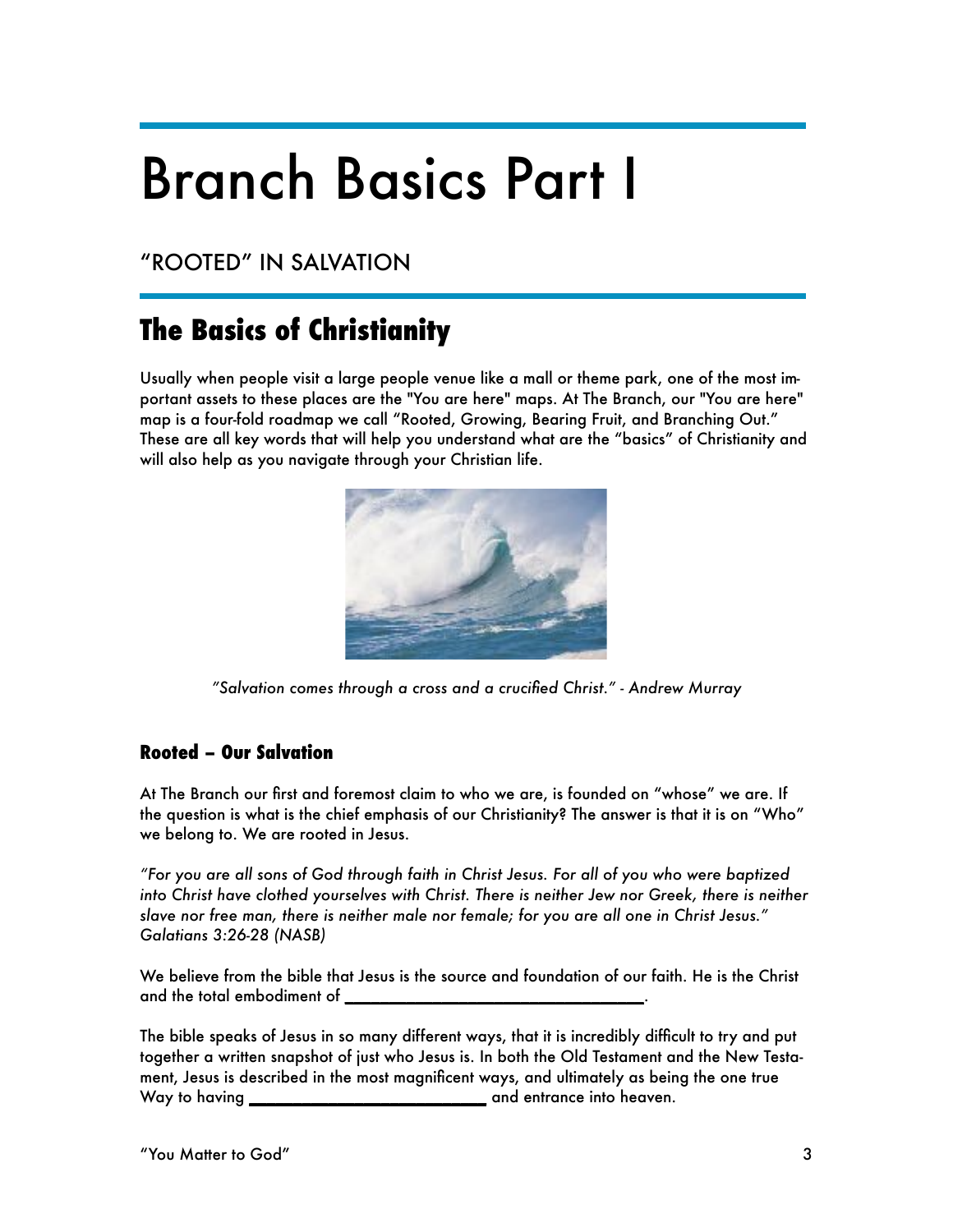At The Branch, we want you to know that your true journey in life, your true identity in life, and your true purpose in life all begin with knowing Jesus personally.

*"God loved the world so much that He gave His one and only Son so that whoever believes in Him may not be lost, but have eternal life." John 3:16 (NCV)*

## **How does a person become rooted in Jesus?**

In your personal opinion, what do you understand it takes for a person to go to heaven?

Some people say that it is by doing good things. Some say if the good they do out weighs the bad. Some say it is by being religious or being a member of a church.

How does the Bible answer this question?

There is a word that can be used to answer this question: FAITH.

#### **F is for \_\_\_\_\_\_\_\_\_\_\_\_\_\_\_\_\_\_\_\_\_**

We cannot have eternal life and heaven without God's forgiveness. *"In Him (meaning Jesus) we have redemption through His blood, the forgiveness of sins." Ephesians 1:7 (NKJV)* 

## **A is for \_\_\_\_\_\_\_\_\_\_\_\_\_\_\_\_\_\_\_\_**

Forgiveness is available. It is - AVAILABLE FOR ALL. *"For God so loved the world that He gave His only begotten Son, that whoever believes in Him should not perish but have everlasting life." John 3:16 (NKJV)*  It is available for all - BUT NOT AUTOMATIC. Jesus said, "*Not everyone who says to Me, 'Lord, Lord,' shall enter the kingdom of heaven." Matthew 7:21 (NKJV)* 

# **I is for \_\_\_\_\_\_\_\_\_\_\_\_\_\_\_\_\_\_\_\_**

It is impossible for God to allow sin into heaven. GOD IS LOVE. *"For God so loved the world that He gave His only begotten Son, that whoever believes in Him should not perish but have everlasting life." John 3:16 (NKJV)*  But, GOD IS ALSO JUST. *"For judgment is without mercy." James 2:13 (NKJV)*  MAN IS SINFUL.

*"For all have sinned and fall short of the glory of God." Romans 3:23 (NKJV)*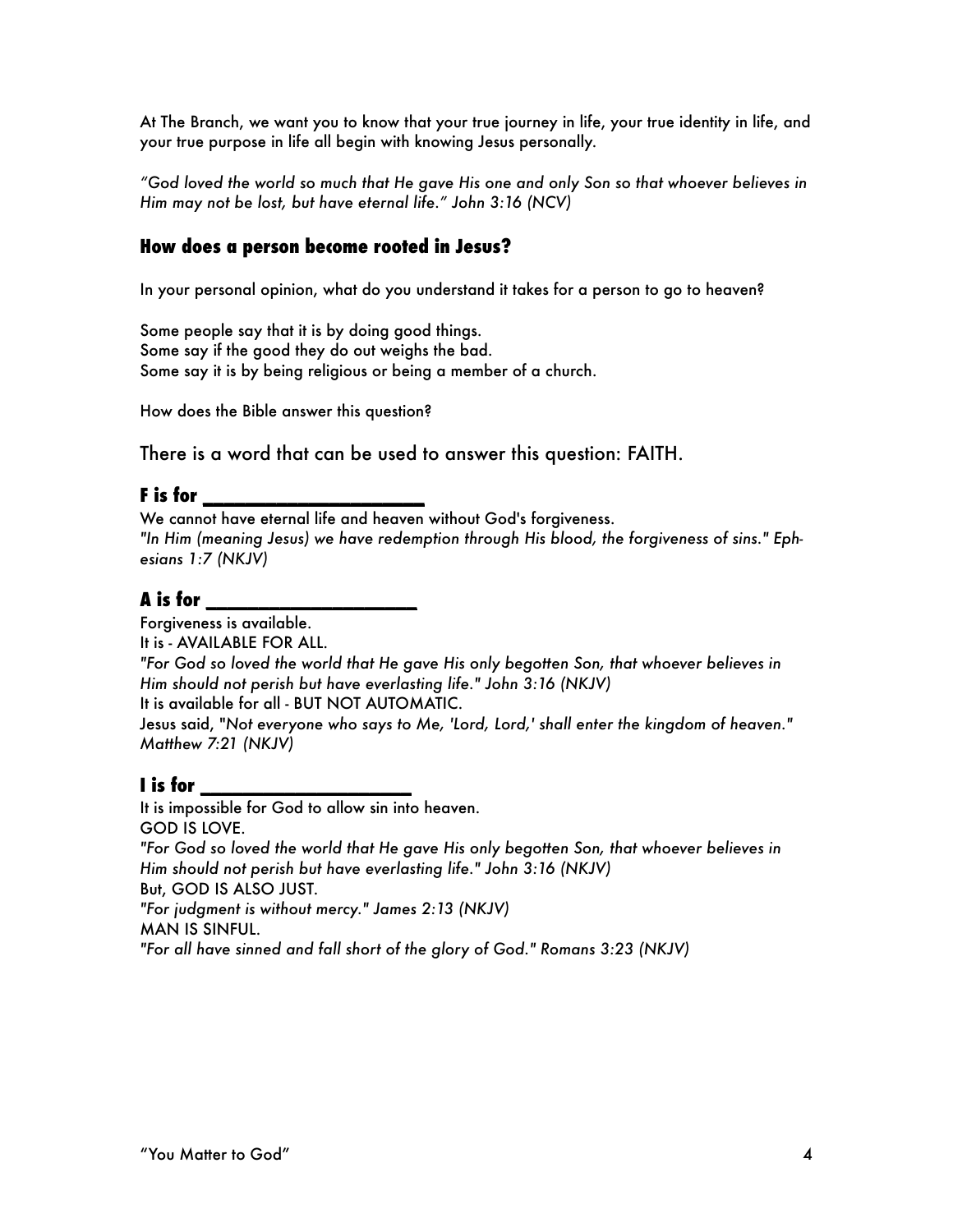## **But how can a sinful person enter heaven, where God allows no sin?**

The answer is found in T.

### **T is for \_\_\_\_\_\_\_\_\_\_\_\_\_\_\_**

If you were driving down the road and someone asked you to turn, what would he or she be asking you to do? (Change direction.) The Bible uses the word repent to mean a turn or a change in direction.

Turn means repent.

TURN from something - sin and self. "But unless you repent you will all likewise perish." Luke 13:3b NKJV TURN to Someone: trust Christ only. *"Christ died for our sins according to the Scriptures, and that He was buried, and that He rose again the third day according to the Scriptures." 1 Corinthians 15:3b-4 (NKJV)* 

*"If you confess with your mouth the Lord Jesus and believe in your heart that God has raised Him from the dead, you will be saved. For with the heart one believes unto righteousness, and*  with the mouth confession is made unto salvation." Romans 10:9-10 (NKJV)

# **H is for \_\_\_\_\_\_\_\_\_\_\_\_\_\_\_\_\_\_\_**

Heaven is eternal life . . . HERE . . .

*"I have come that they may have life, and that they may have it more abundantly." John 10:10 (NKJV)* 

#### And HEREAFTER.

*"If I go and prepare a place for you, I will come again and receive you to Myself; that where I am, there you may be also." John 14:3 (NKJV)* 

## **HOW?**

How can a person have God's forgiveness, heaven, eternal life, and Jesus as personal Savior and Lord?

FAITH can also mean . . ."**\_\_\_\_\_\_\_\_\_\_\_\_\_\_\_\_\_\_\_\_\_\_\_\_\_\_\_\_\_\_\_\_\_\_\_\_\_\_\_\_\_\_\_\_\_\_\_\_\_\_\_\_\_\_**."

*"If you confess with your mouth the Lord Jesus and believe in your heart that God has raised Him from the dead, you will be saved. For with the heart one believes unto righteousness, and with the mouth confession is made unto salvation." Romans 10:9-10 (NKJV)*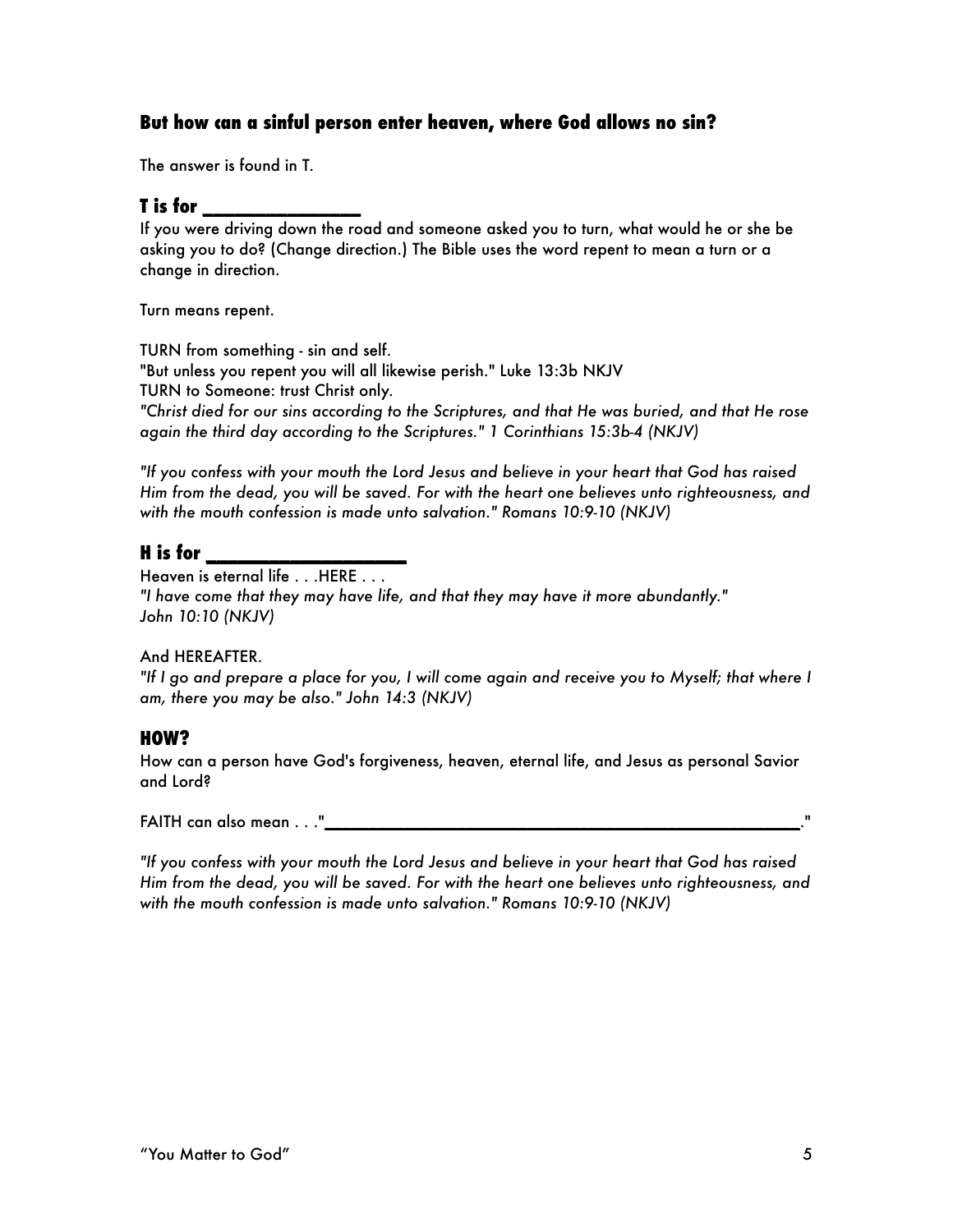# **Understanding what has been shared with you, would you like to receive this forgiveness by trusting in Christ as your personal Savior and Lord? If you haven't done so already, you can take this important step by praying a simple prayer of commitment to God:**

*"Dear Lord Jesus, thank You for dying on the cross for my sin. Thank you for forgiving me and loving me when I didn't deserve either one of those things. Jesus I believe you exist and that You rose again after your death so that I can have true forgiveness. I admit to You now that I have sinned against you, and I am sorry. I ask You to come into my heart and life, and become my Savior and Lord. I thank You, that You have made me Your child. In Your Name, amen."* 

# **Perhaps you have prayed a prayer like that before in your life, but you feel you have not "lived" your Christianity out the way God intends for you to do so. If you are ready and you would like, you can pray for recommitment to God:**

*"Dear Jesus, thank You for saving my soul. Even though I have acknowledged You at one time in my life, I haven't been living for You. I ask that You would forgive me now, and set me back on Your path. I know You have a plan for my life, and I know You have never taken Your eyes off of me. Help Me not to waste any more time. I want to live for You. In Your Name, amen."* 

Now What!? Congratulations, if you've prayed that prayer for the first time and meant it, it means you are now a child of God…you are a Christian. You are a member of God's family, and He is no longer just your Creator, He is Your Father. If you prayed a prayer of recommitment, congratulations to you as well. What you will find is that although you may have not been feeling close to God, He never moved. He's been right there and will be there for you for the rest of your life

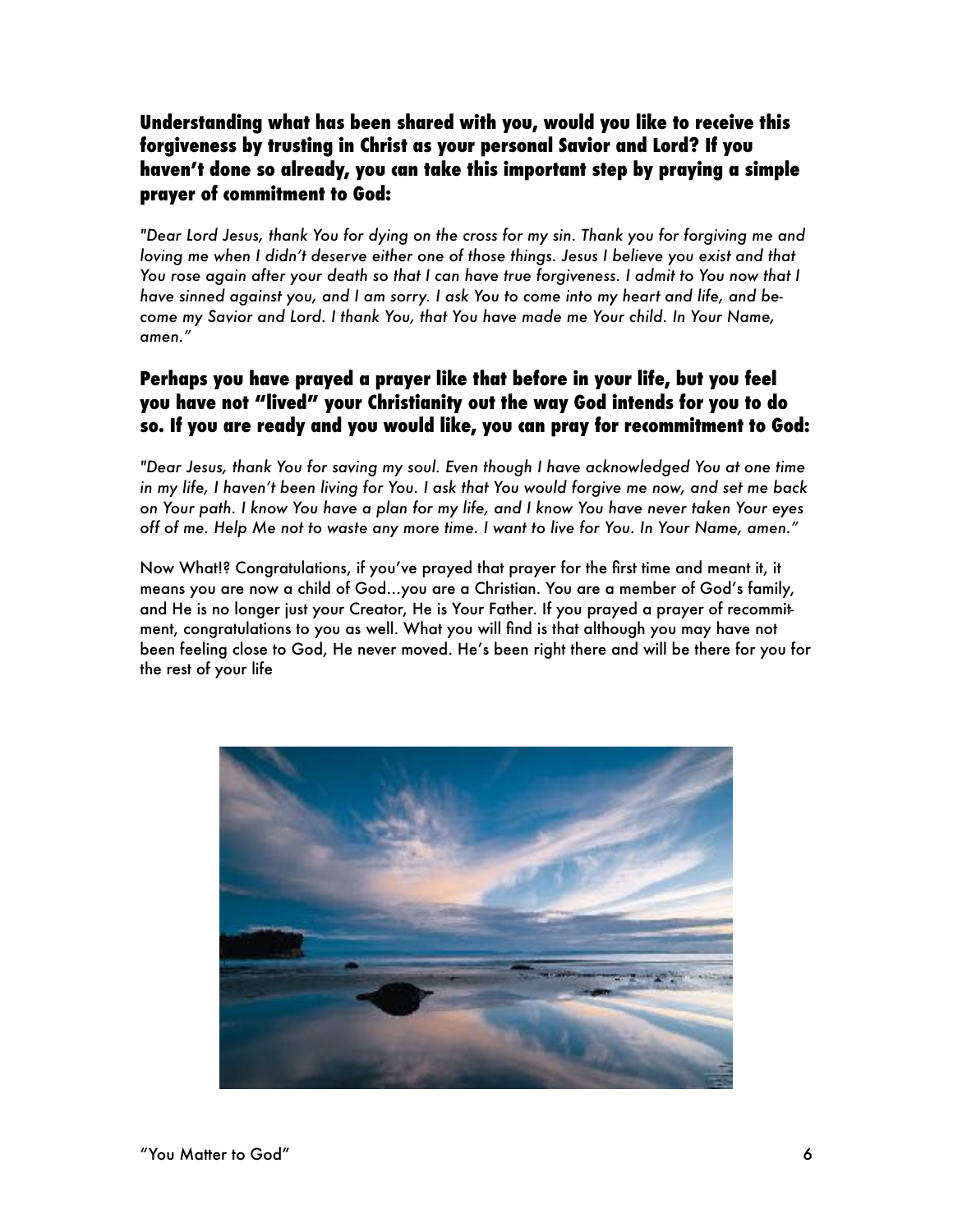# Branch Basics Part II

# "GROWING" IN FAITH

God is interested in YOU! "You Matter To God!" The next fundamental steps of the Christian life after you have met Jesus personally, is to begin to learn to "walk" with Him. Much like an infant who is getting his legs under him for the first time, the process of growing in faith is a fun and challenging one. God watches over you as you learn to take steps with Him…and He is smiling while you do.



*"By a Carpenter mankind was made, and only by that Carpenter can mankind be remade." - Desiderius Erasmus* 

The important thing to remember is that a person needs Jesus first, then the steps of "Christian behavior" will follow. It's never the other way around. Often a person may say, "I will get my life together, and then I will find God." That sort of thinking is as backwards as someone saying, "I'm going to cure my illness first, then I'm going to see a physician."

Maybe you are new in the faith, or maybe no one ever took the time to help you learn to walk with God. Whatever your particular situation, God is ready to meet you where you're at. Steps to spiritual growth are everywhere.

In fact, the next step goes hand in hand with your first step which was salvation, and it is called **Baptism**.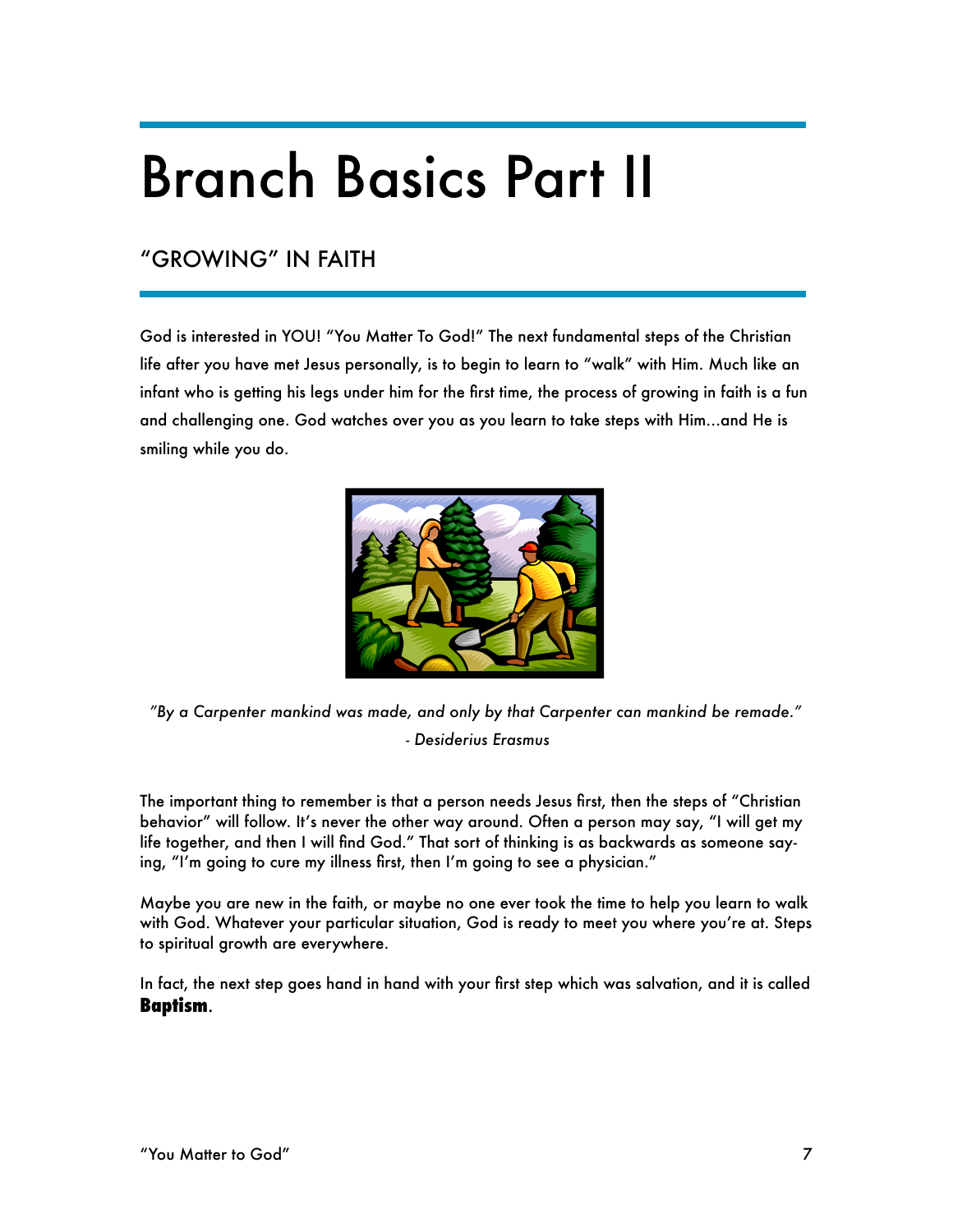

# **Baptism**

# **The Importance of Being Baptized**

There are two important reasons to be baptized following your commitment to Jesus.

#### **1. To follow Jesus' \_\_\_\_\_\_\_\_\_\_\_\_\_\_\_\_\_\_\_\_\_**

*"Then Jesus arrived from Galilee at the Jordan coming to John, to be baptized by him. But John tried to prevent Him, saying, 'I have need to be baptized by You, and do You come to me?' But Jesus answering said to him, 'Permit it at this time; for in this way it is fitting for us to fulfill all righteousness.' Then he permitted Him. After being baptized, Jesus came up immediately from the water; and behold, the heavens were opened, and He saw the Spirit of God descending as a dove and lighting on Him, and behold, a voice out of the heavens said, 'This is My beloved Son, in whom I am well-pleased.'" Matthew 3:12-17 (NASB)* 

#### **2. Because Jesus \_\_\_\_\_\_\_\_\_\_\_\_\_\_\_\_\_\_\_\_\_ it.**

*"And Jesus came up and spoke to them, saying, 'All authority has been given to Me in heaven and on earth. 'Go therefore and make disciples of all the nations, baptizing them in the name of the Father and the Son and the Holy Spirit, teaching them to observe all that I commanded you; and lo, I am with you always, even to the end of the age.'" Matthew 28:18-20 (NASB)*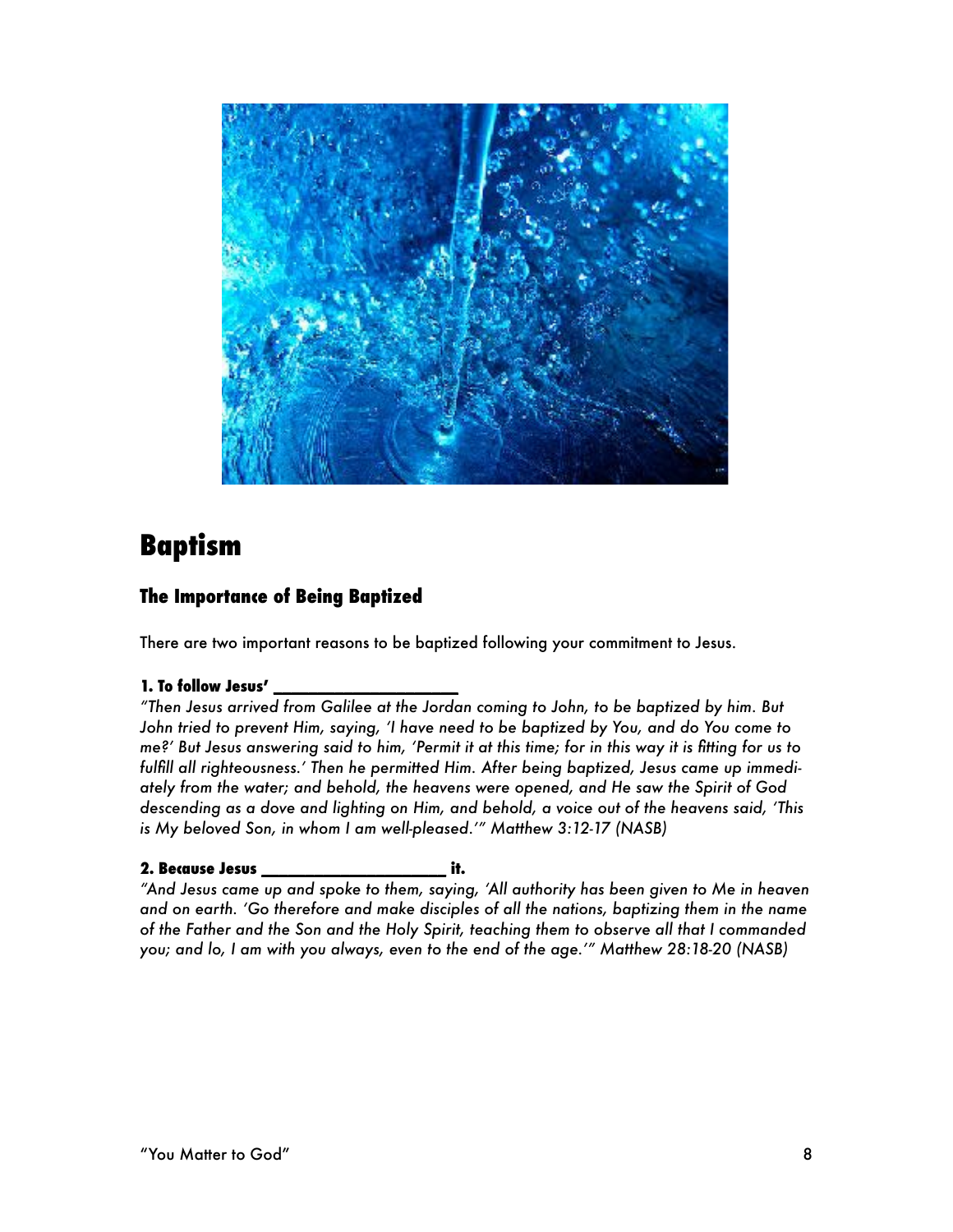## **Frequently asked questions about baptism:**

#### **Q – What is the meaning of baptism?**

**A** – Baptism is an outward illustration or picture of the inward transformation in your life. Participating in a public baptism service is your public declaration to the world that you are a follower of Jesus, and that you are not ashamed of Him.

*"Therefore if anyone is in Christ, he is a new creature; the old things passed away; behold, new things have come." 2 Corinthians 5:17 (NASB)* 

**A** – Baptism also best **symbolizes** the death, burial, and resurrection of Jesus. Whenever a believer is baptized, the picture of what Jesus went through to die for our sins becomes threefold: A person is asked if they have accepted Jesus into their life – this symbolizes the death of Jesus because a person is declaring "death" to their old way of living. Next, the person is dipped completely under water – this symbolizes the burial of Jesus. Finally, the person is brought up out of the water – this symbolizes the resurrection of Jesus.

*"Therefore we have been buried with Him through baptism into death, so that as Christ was raised from the dead through the glory of the Father, so we too might walk in newness of life." Romans 6:4 (NASB)* 

#### **Q – Why be baptized by immersion under water? What if I was already sprinkled with water?**

**A** – Some churches practice "baptism of confirmation" for children. This ceremony is intended to be a covenant between the parents and God on the behalf of the child. This is different from the baptism talked about in the bible, which was only for those old enough to believe.

**A** – Immersion was the way Jesus was baptized.

**A** – The Greek word for our word Baptize is *Baptizo* which means "To immerse or dip."

#### **Q – When should a person be baptized?**

**A** – The sooner, the better! Although baptism does not save you, it does demonstrate your obedience to Jesus. Sometimes people have doubts about getting baptized after they have accepted Christ into their lives. This is normal and usually has to do with a misunderstanding of what baptism is, or the natural fear of doing something in front of a crowd. The bible is clear, that God will not only be with you as you take your step of obedience…He will bless you for it. *"Then Philip opened his mouth, and beginning from this Scripture he preached Jesus to him. As they went along the road they came to some water; and the eunuch said, 'Look! Water! What prevents me from being baptized?' And Philip said, 'If you believe with all your heart, you may.' And he answered and said, 'I believe that Jesus Christ is the Son of God.' And he ordered the chariot to stop; and they both went down into the water, Philip as well as the eunuch, and he baptized him." Acts 8:35-38 (NASB)* 

# **The Lord's Supper**

"You Matter to God" 9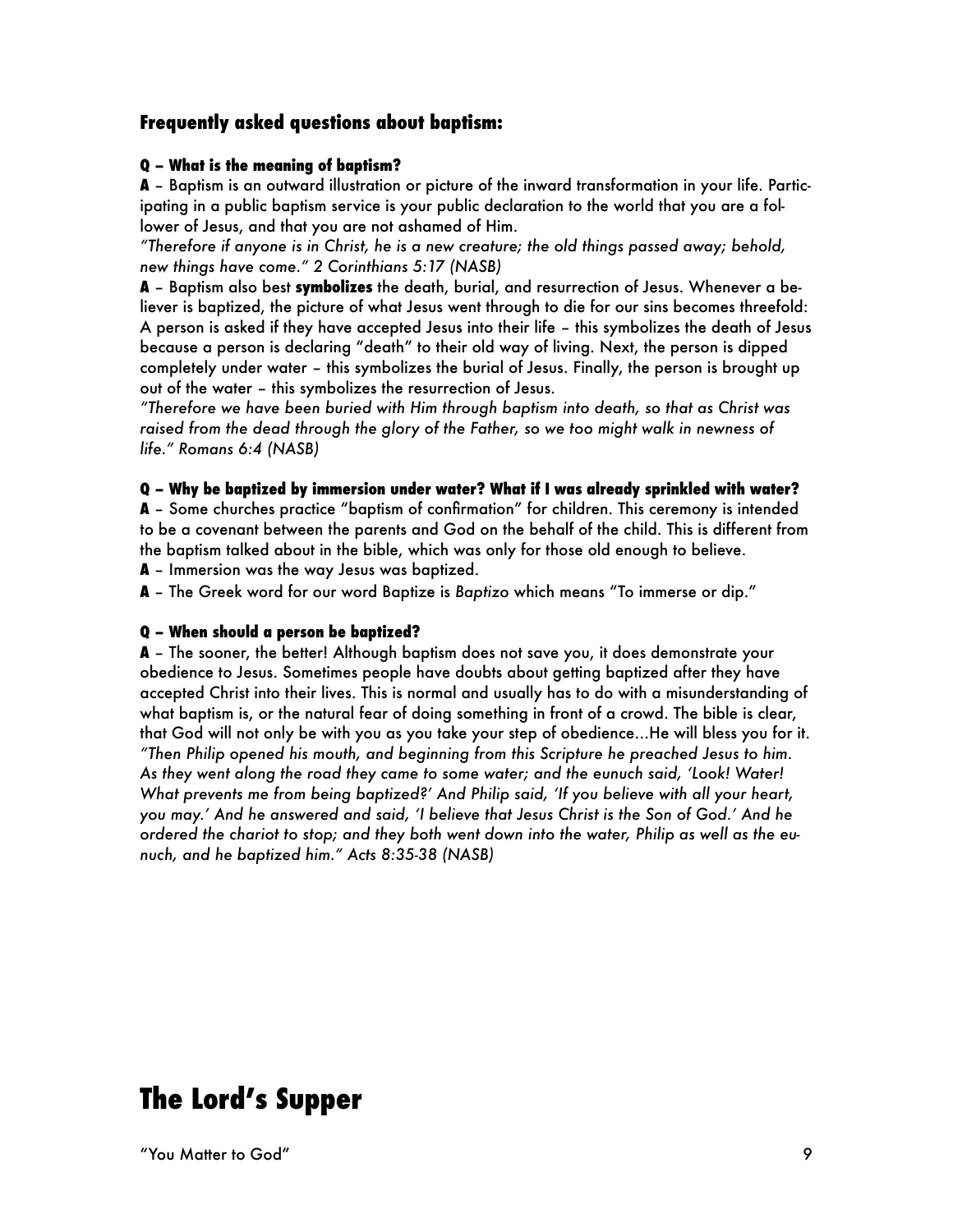Baptism is one of two ordinances (visible symbols) within the church that remind us of the sacrifice of Jesus Christ. The second one is The Lord's Supper or Communion. Jesus instructed His disciples to remember His death and resurrection by partaking in The Lord's Supper.

The Holman bible dictionary gives the following definition for the Lord's Supper: "A memorial celebrated by the early church to signify Jesus' sacrificial death for humankind's sin. The form of the observance was established by the Lord at the Last Supper when He symbolically offered Himself as the paschal Lamb of atonement. His actual death the next day fulfilled the prophecy. Only Paul uses the phrase "Lord's Supper" (1 Cor. 11:20), although implication of it is made in Revelation 19:9 ("marriage supper of the Lamb"). Church fathers began to call the occasion the "Eucharist" (that is, "Thanksgiving") from the blessing pronounced over the bread and wine after about A.D. 100. Church groups celebrate the Lord's Supper regularly as a sign of the new covenant sealed by Christ's death and resurrection."



# **What is the Lord's Supper's meaning?**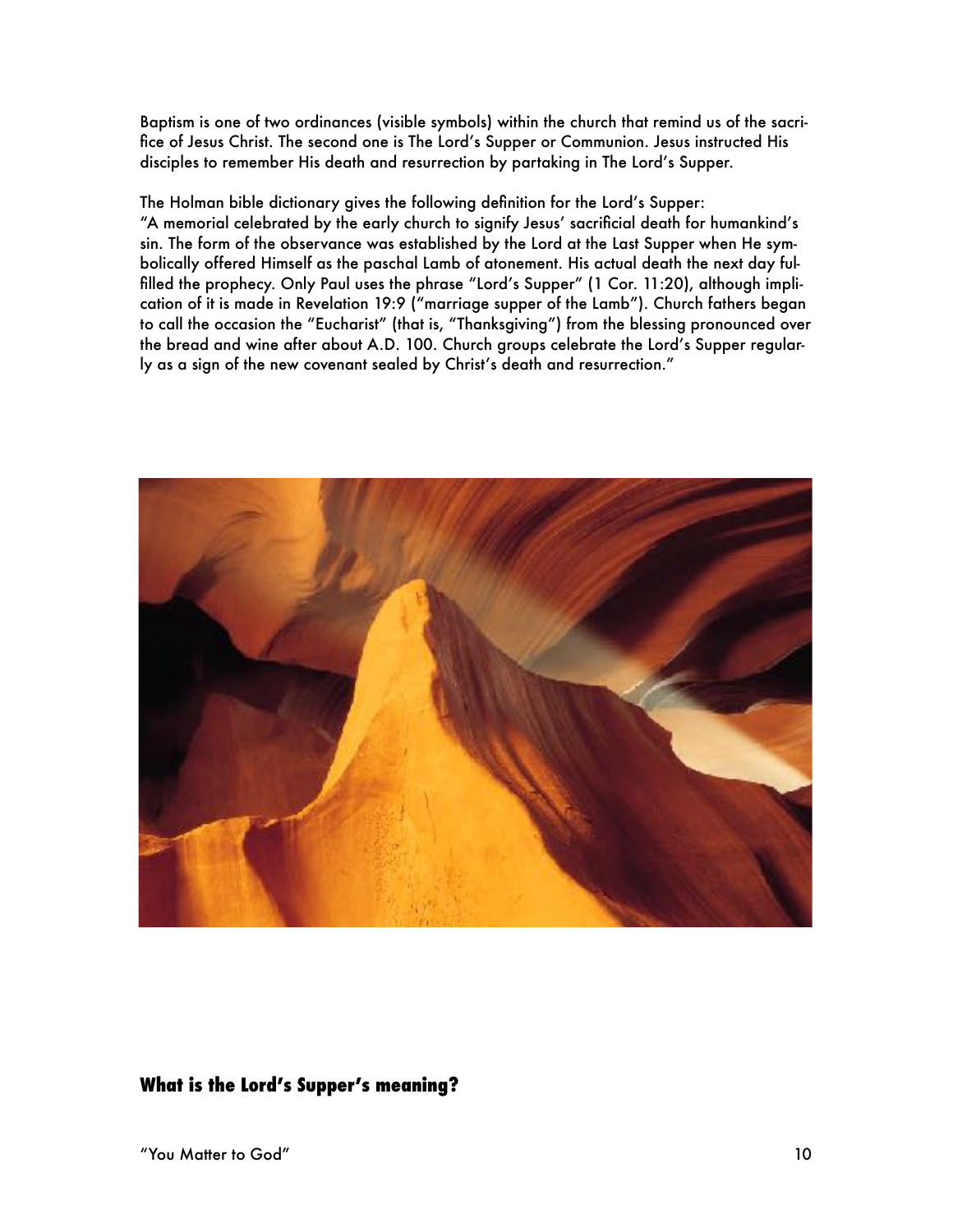*"While they were eating, He took some bread, and after a blessing He broke it, and gave it to them, and said, 'Take it; this is My body.' And when He had taken a cup and given thanks, He gave it to them, and they all drank from it. And He said to them, 'This is My blood of the covenant, which is poured out for many. 'Truly I say to you, I will never again drink of the fruit of the vine until that day when I drink it new in the kingdom of God.' After singing a hymn, they went out to the Mount of Olives." Mark 14:22-26 (NASB)* 

#### **1. It is a \_\_\_\_\_\_\_\_\_\_\_\_\_\_\_\_\_\_\_\_\_\_\_\_\_**.

"*While they were eating, He took some bread, and after a blessing He broke it, and gave it to them." Mark 14:22 (NASB)* 

#### **2. It is a \_\_\_\_\_\_\_\_\_\_\_\_\_\_\_\_\_\_\_\_\_\_\_\_\_\_\_\_\_\_\_\_**.

*"'Take it; this is My body.' And when He had taken a cup and given thanks, He gave it to them, and they all drank from it. And He said to them, 'This is My blood of the covenant, which is poured out for many.'" Mark 14:22-24 (NASB)* 

#### **3. It is a statement of \_\_\_\_\_\_\_\_\_\_\_\_\_\_\_\_\_\_\_.**

*"For I received from the Lord that which I also delivered to you, that the Lord Jesus in the night in which He was betrayed took bread; and when He had given thanks, He broke it and said, "This is My body, which is for you; do this in remembrance of Me." In the same way He took the cup also after supper, saying, "This cup is the new covenant in My blood; do this, as often as you drink it, in remembrance of Me." For as often as you eat this bread and drink the cup, you proclaim the Lord's death until He comes."* 1 Corinthians 11:23-26 (NASB)

## **Is the Lord's Supper for everyone?**

No. Only those who are already believers in Jesus Christ should partake in the Lord's Supper. In the same way someone who is not a believer in Jesus would not get baptized, the same should hold true for someone who is not yet a believer in Christ regarding the Lord's Supper.

*"Therefore whoever eats the bread or drinks the cup of the Lord in an unworthy manner, shall be guilty of the body and the blood of the Lord. But a man must examine himself, and in so doing he is to eat of the bread and drink of the cup. For he who eats and drinks, eats and drinks judgment to himself if he does not judge the body rightly." 1 Corinthians 11:27-29 (NASB)*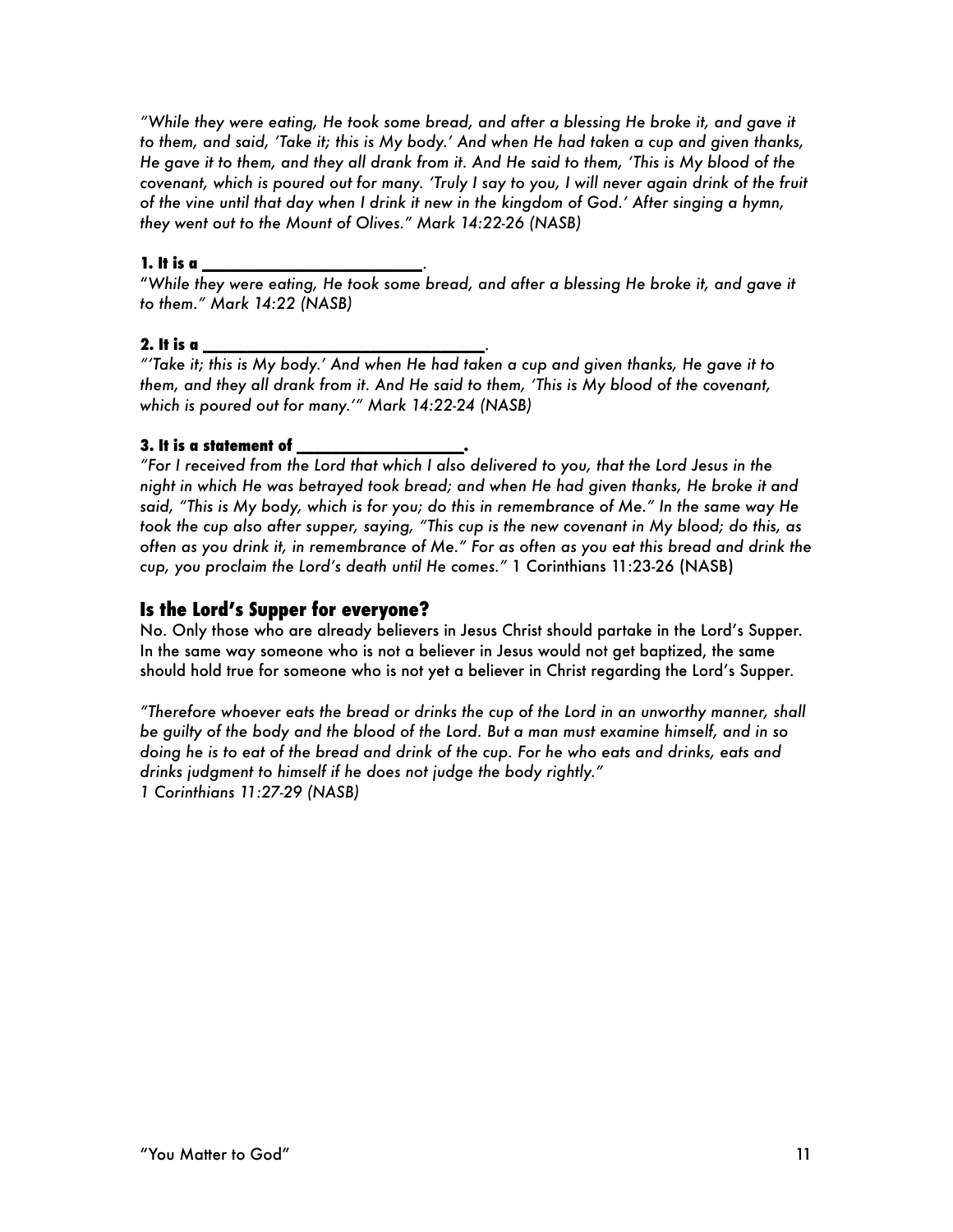# **Community Groups**

At The Branch, the small group is the best place for sustained life change to occur. In a small group, people study God's Word together and discuss the issues and challenges of life. It's also where they pray together, care for one another, and are missed if they don't show up. The bible says:

*"By yourself you're unprotected. With a friend you can face the worst. Can you round up a third? A three-stranded rope isn't easily snapped." – Ecclesiastes 4:12 (MSG)* 



Practically speaking, there is not a way for the staff or leaders to personally minister to everyone who attends or visits our church. That's why we place such a high premium on group life. It's how we minister effectively at The Branch. Community groups are small groups of six to eight individuals or five to six married couples who meet in someone's home for fellowship, Bible study, prayer, and accountability. We offer community groups for college students, singles, married couples, ladies, and men.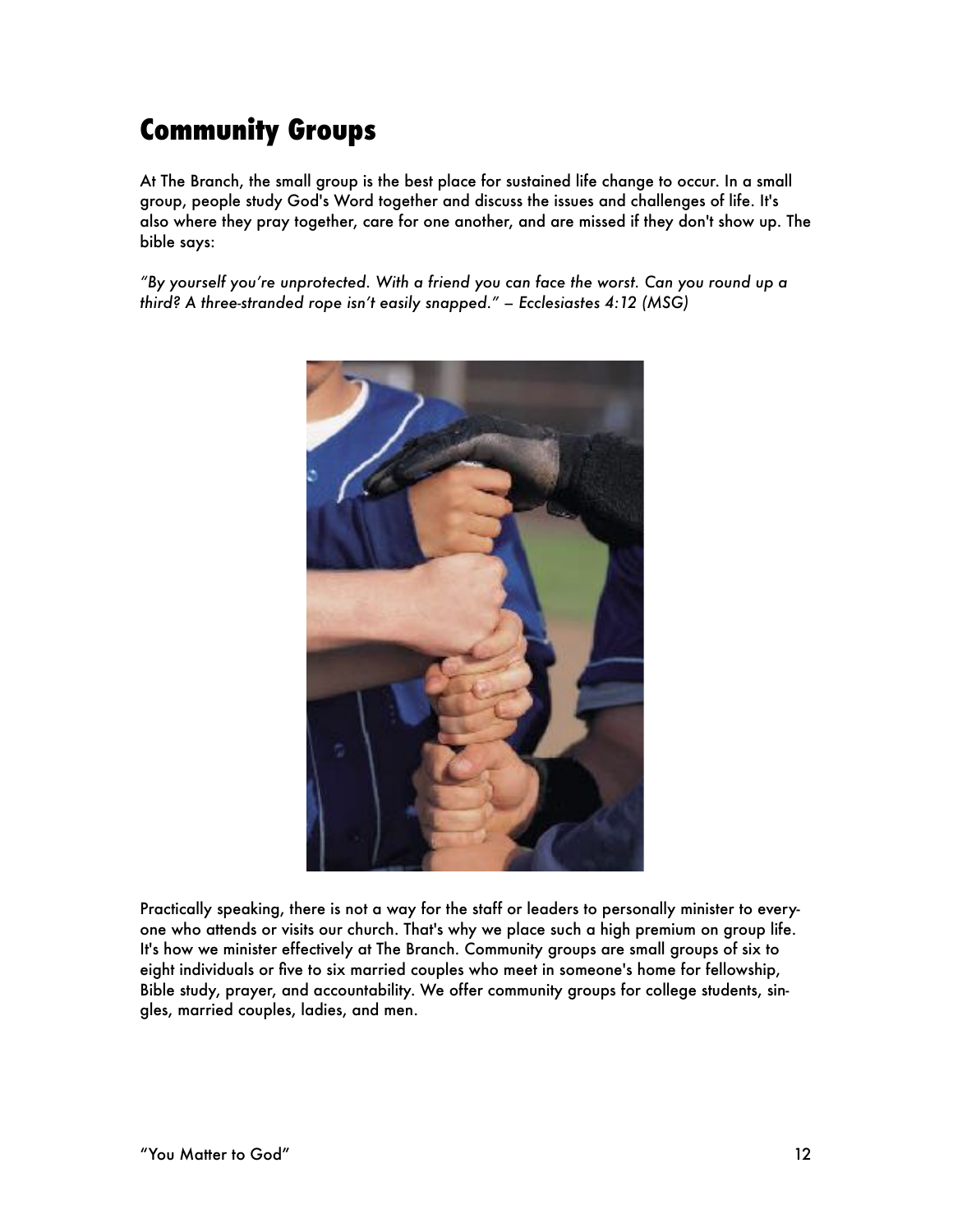# **More steps to spiritual growth**

**Some other key places of learning to grow in your faith are:**



# **Reading your bible** –

The bible is God's instruction manual for life…and His love letter to us. The bible is God's revelation to humankind and teaches us much about who God is and who we are. Through the bible we are called to be in relationship with God. God's word is of immense importance to Christians as it teaches, rebukes, corrects, and shows us how to live a holy life. It is worth our examination and memorization, as the following verses reflect:

Deuteronomy 6:6-9 (God's commands are to permeate our lives); Psalm 1:2-3 (We flourish when we delight in God's word); Psalm 119:9 (God's word keeps us from sin); Romans 1:16 (God's word reveals his salvation plan); 2 Timothy 2:15 (God's word is to be rightly handled); 2 Timothy 3:16-17 (God's word thoroughly equips us for life); Hebrews 4:12 (God's word judges our thoughts and our attitudes); James 1:22 (We are not only to listen to God's word, we are to obey it); 2 Peter 1:21 (God's word is inspired by the Holy Spirit).



# **Times of \_\_\_\_\_\_\_\_\_\_\_\_\_\_\_\_\_\_\_** –

Prayer is simply talking with God as we would with anyone we love and trust. Prayer is essential to our relationship with God. We bring our hopes and fears to the Lord and can be sure that they are heard if we are not hiding sin in our hearts. These verses help us to see why prayer must be our priority and how we are to pray:

Psalm 119:8 (We can pray that God will open our eyes to His word); Psalm 139:23-24 (We can pray that God will search our hearts and lead us); Matthew 6:5-15 (Jesus taught His disciples how to pray); Luke 5:15-16 (Jesus made prayer His priority); Ephesians 3:12; Hebrews 4:16 (We can confidently approach God); Philippians 4:6 (We can bring all our requests and thanks to God); 1 Thessalonians 5:17 (We are to keep praying always); 1 John 5:14-15 (If we pray according to God's will, He grants our requests).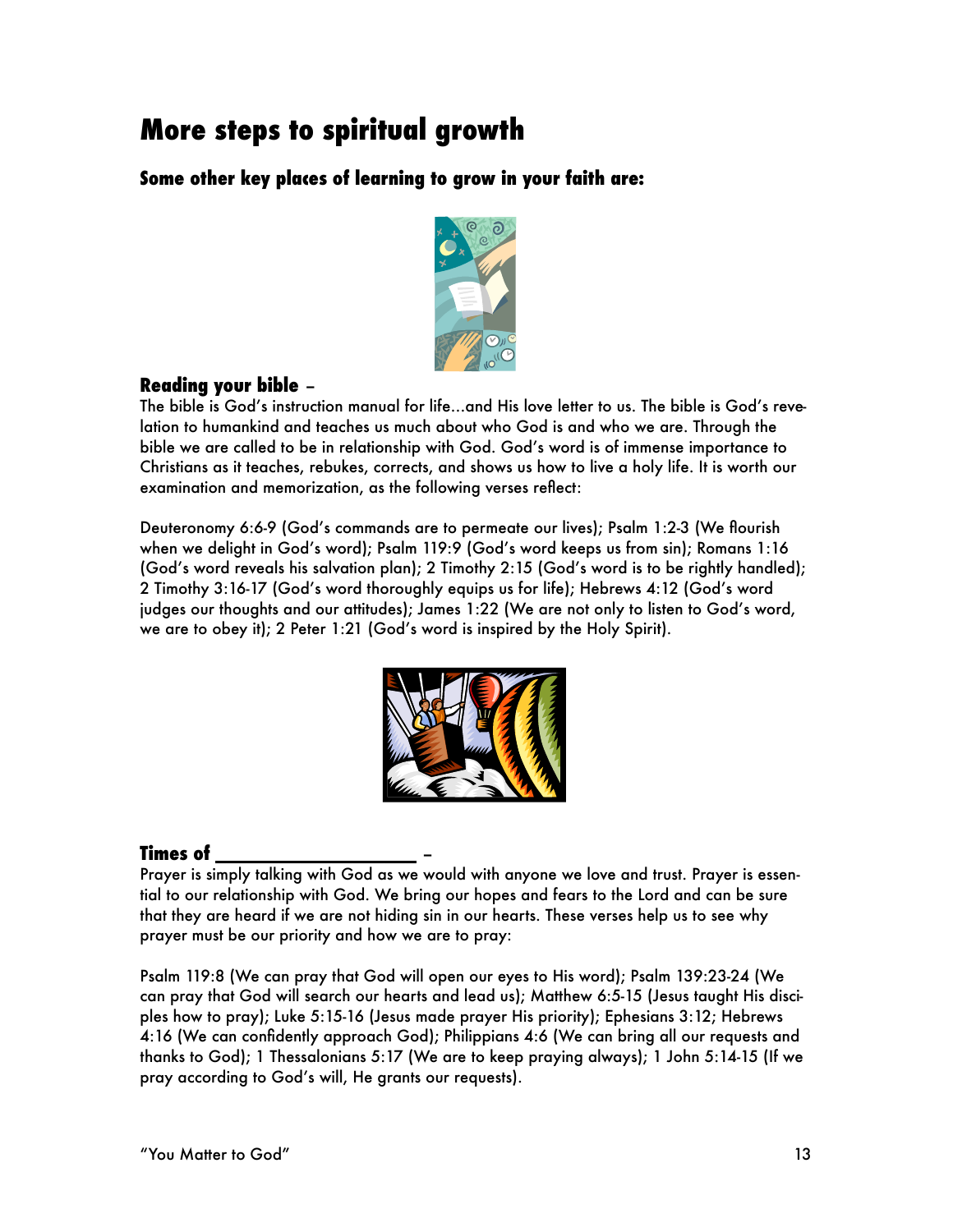

### **In \_\_\_\_\_\_\_\_\_\_\_\_\_\_\_\_\_\_\_\_\_\_\_ with other Christians** –

God made you unique, but He gave you a common identity in His Son Jesus so you could learn from other believers in Him. The church is a community of fellow sinners saved by the grace of God and called to walk alongside and help each other. God wants us to be in relationship with one another, to rejoice and weep with one another, and to "stimulate one another toward love and good deeds" (Hebrews 10:24), as these verses illustrate:

Psalm 122:1 (There is joy in going to the house of the Lord); Ecclesiastes 4:9-10 (Two are better than one); John 13:34-35 (Love one another that the world may see Christ); Acts 2:42 (We learn and grow in community with one another); Romans 12:15 (We rejoice and weep with others); 1 Corinthians 1:9 (We have fellowship with God); 1 Corinthians 12:12-26 (We are interdependent members of one body); Galatians 6:2 (We carry one another's burdens); Ephesians 4:12 (God's leaders prepare us for works of service); Hebrews 10:24-25 (God works through us when we meet together); 1 John 1:3 (We have fellowship with one another).



## **Serving God by the giving of your time, talents, and \_\_\_\_\_\_\_\_\_\_\_\_\_\_\_\_\_\_\_\_** –

Giving is God's signature movement…He gave us His only Son, so that we could become part of His family. Serving God by serving others is something that grows out of our love for God and thankfulness for what God has done for us. This servanthood grows out of love and gratitude and is not involuntary servitude. Jesus had a clear mission: "For the Son of Man did not come to serve, but to serve, and to give his life as a ransom for many" (Mark 10:45). It is a mission He desires His followers to carry out too. Everyone who wants to live for Him carefully listens for His call to serve others, as the following verses reflect:

Malachi 3:8-9 (We rob God when we don't give our tithes and offerings); Malachi 3:10-11 (God blesses us tangibly and intangibly when we tithe and give); 1 Corinthians 15:58 (We are to give ourselves fully to God's work); Galatians 5:13 (We are to serve one another in love); Ephesians 2:10 (God has prepared good works for each of us to do); Colossians 3:17, 23 (We do all for the Lord and His glory); 2 Thessalonians 3:13 (We should never tire of doing what's right); Hebrews 9:14 (We are saved to serve the living God); James 1:27 (We are to look after orphans and widows); James 2:26 (Faith without works is dead); James 4:17 (We sin when we knowingly neglect God's work); 1 Peter 4:10 (We are to use our spiritual gifts to serve others).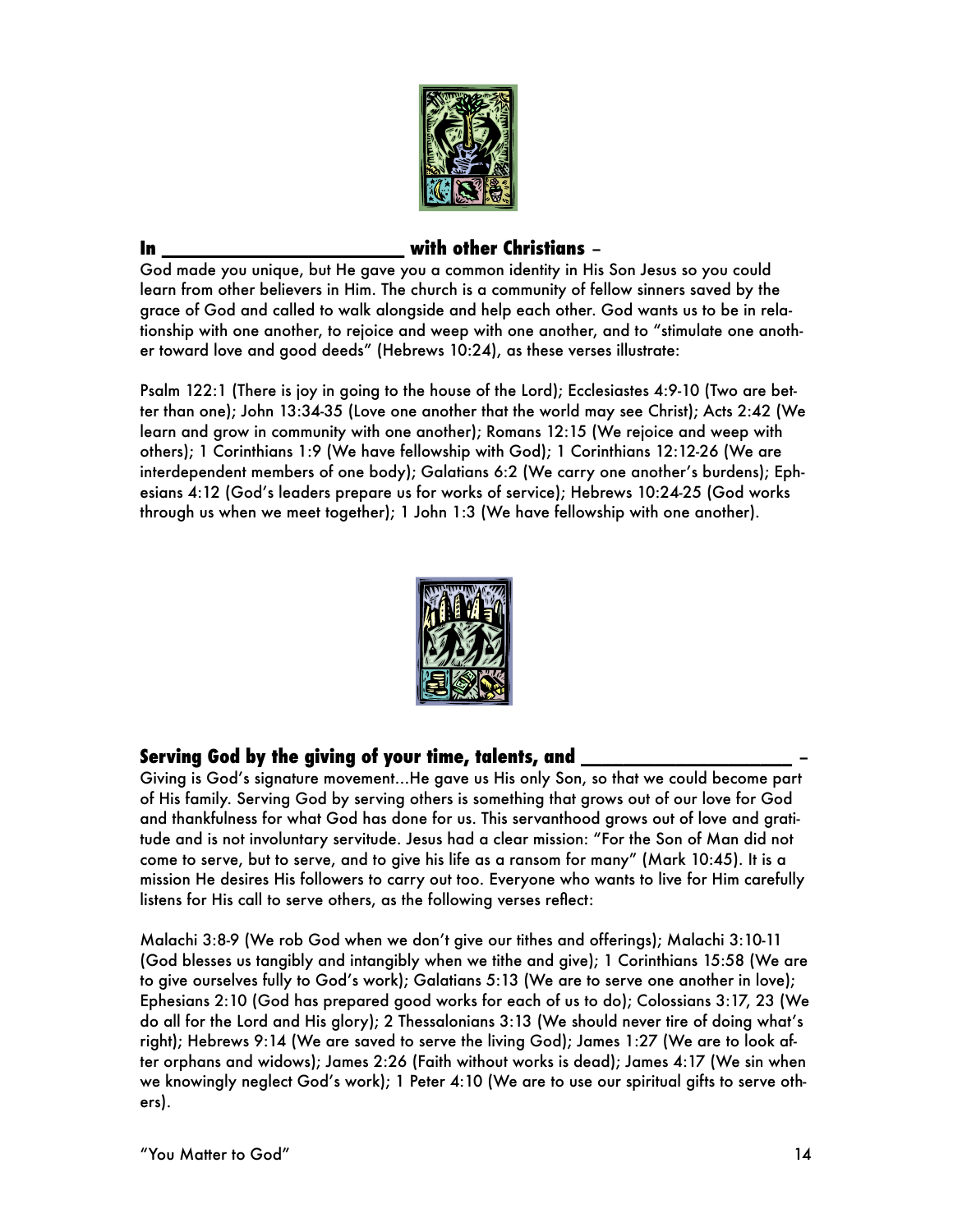# Branch Basics Part III

# "BRANCHING OUT" TO OTHERS

Read the following passage from 1 Corinthians chapter 12…

*"As you know, the human body is not made up of only one part, but of many parts. Suppose a foot says, 'I'm not a hand, so I'm not part of the body!' Would that mean it's no longer part of the body? Or suppose an ear says, 'I'm not an eye, so I'm not a part of the body!' Would that mean it's no longer part of the body? If the whole body were an eye, how could it hear? If the whole body were an ear, how could it smell?*



*"Is any pleasure on earth as great as a circle of Christian friends by a fire?" - C.S. Lewis* 

*"So God put each and every part of the body together as he wanted it. How could it be a body if it only had one part? So there are many parts but one body. God's purpose was that the body should not be divided but rather that all of its parts should feel the same concern for*  each other. If one part of the body suffers, all the other parts share its suffering. If one part is *praised, all the others share in its happiness. You are Christ's body and each of you is an individual part of it." 1 Corinthians 12:14-20; 25-27 (GWT)* 

What a benefit being part of a "church body" is! Just like the human body is able to do so much more with its many parts than, say, if it were simply a giant foot, the church body is able to do so much more to affect our world for God than any one individual person.

"Branching Out" is simply our phrase to capture the idea of the selflessness of a Christian. After becoming eternally **Rooted in Jesus**, and haven taken steps of **Growing in Faith** with Him, it's time to **Branch Out to others**.

The emphasis on this section of the class is to give you a good understanding of the kind of church you are representing. God will place many people in your path who will have spiritual needs and questions. We believe it is important for you to have a firm grasp on the "kind" of church body you belong to.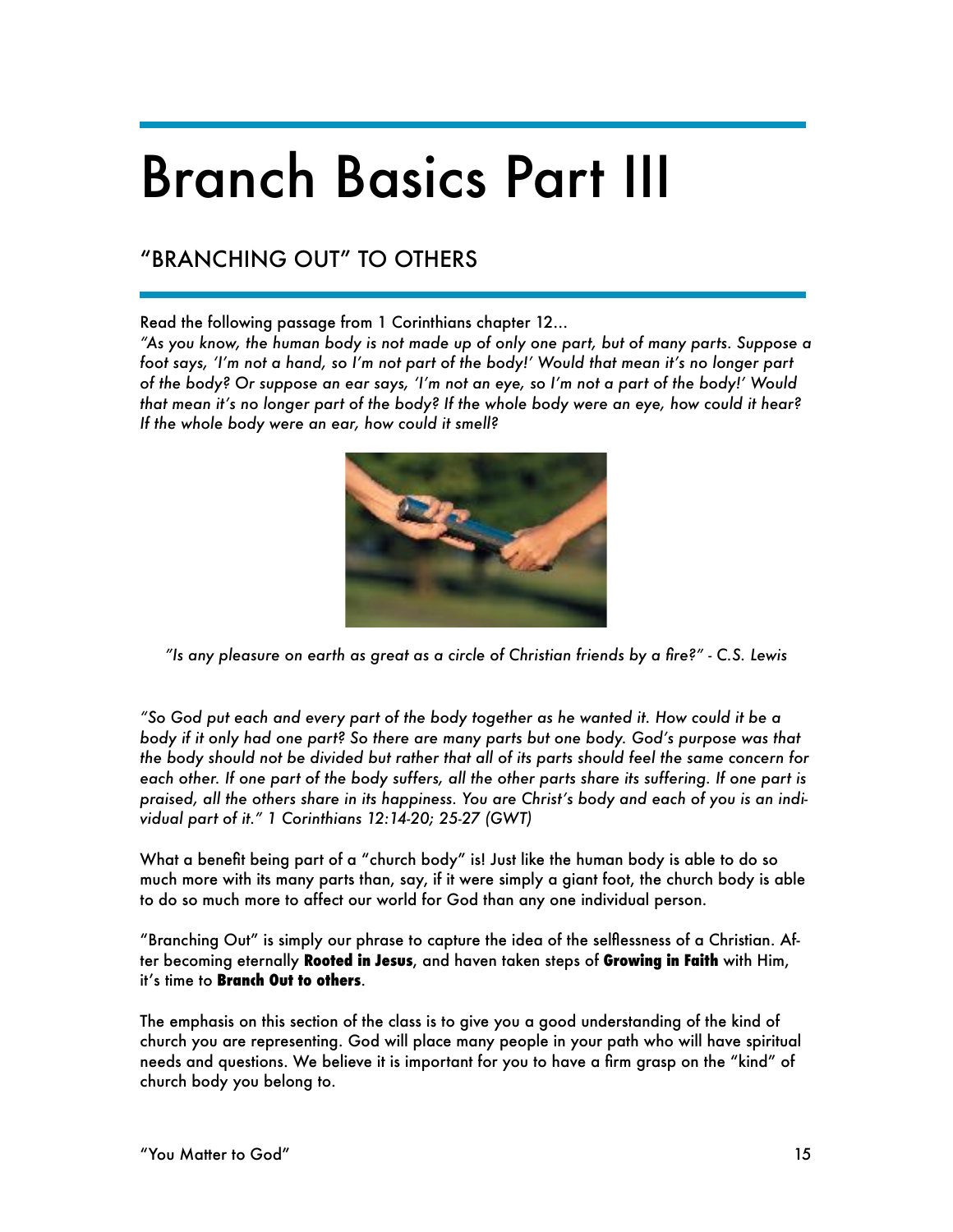# **Why We Exist as a Church**

The purpose of our church is summarized with these key scriptures:

# **The Great Commandment:**

*"And He said to him, 'You shall love the Lord your God with all your heart, and with all your soul, and with all your mind. This is the great and foremost commandment. The second is like it, 'You shall love your neighbor as yourself.' On these two commandments depend the whole Law and the Prophets." Matthew 22:36-40 (NASB*)

# **The Great Commission:**

*"Go therefore and make disciples of all the nations, baptizing them in the name of the Father and the Son and the Holy Spirit, teaching them to observe all that I commanded you; and lo, I am with you always, even to the end of the age." Matthew 28:19-20 (NASB)* 

Out of these two passages we find five purposes for our church:

To "Love God with all your heart" is **WORSHIP.** 

- To "Love your neighbor as yourself is **MINISTRY.**
- To "Go…and make disciples is **EVANGELISM.**

To "Baptize…" is to be in **FELLOWSHIP.** 

To "Teach them…all things" is **DISCIPLESHIP.** 

# **What We Believe**

- God is bigger and better and closer than we can imagine.
- The Bible is God's perfect guidebook for living.
- Jesus is God showing Himself to us.
- Through His Holy Spirit, God lives in and through us now.
- Nothing in creation "just happened." God made it all.
- Grace is the only way to have a relationship with God.
- Faith is the only way to grow in our relationship with God.
- God has allowed evil to provide us with a choice, God can bring good even out of evil events and God promises victory over evil to those who choose him.
- Heaven and hell are real places. Death is a beginning, not the end.
- The church is to serve people like Jesus served people.
- Jesus is coming again.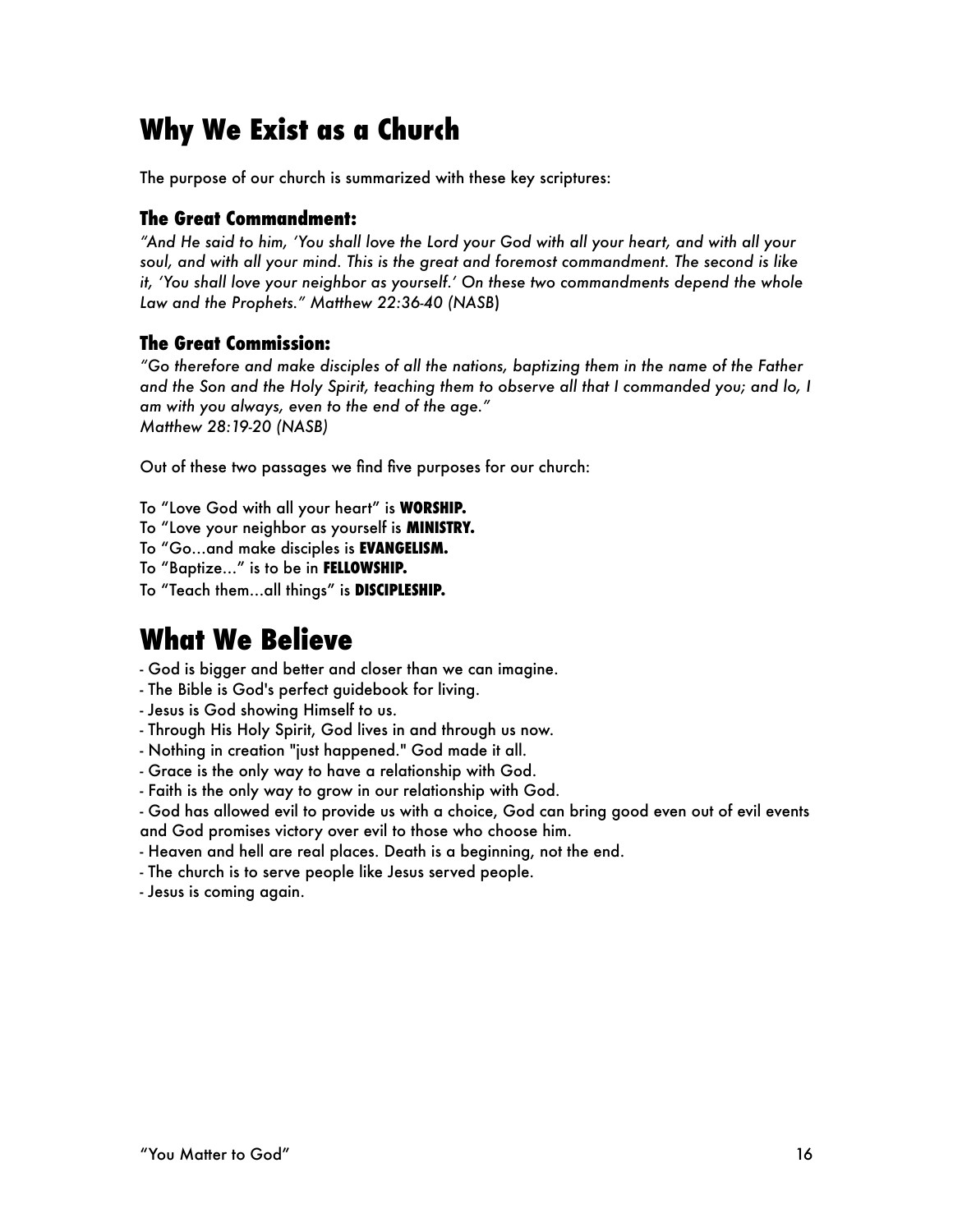# **The Branch Church Statements**

# **In essential beliefs – we have unity**

*"There is one body and one Spirit, just as also you were called in one hope of your calling; one Lord, one faith, one baptism, one God and Father of all who is over all and through all and in all." Ephesians 4:4-6 (NASB)* 

# **In non-essential beliefs – we have liberty**

*"Now accept the one who is weak in faith, but not for the purpose of passing judgment on his opinions…Who are you to judge the servant of another? To his own master he stands or falls; and he will stand, for the Lord is able to make him stand…But you, why do you judge your brother? Or you again, why do you regard your brother with contempt? For we will all stand before the judgment seat of God…So then each one of us will give an account of himself to God…The faith which you have, have as your own conviction before God. Happy is he who does not condemn himself in what he approves." Romans 14:1, 4, 10, 12, 22 (NASB*)

# **In all our beliefs – we show charity**

*"If I have the gift of prophecy, and know all mysteries and all knowledge; and if I have all faith, so as to remove mountains, but do not have love, I am nothing." 1 Corinthians 13:2 (NASB)* 

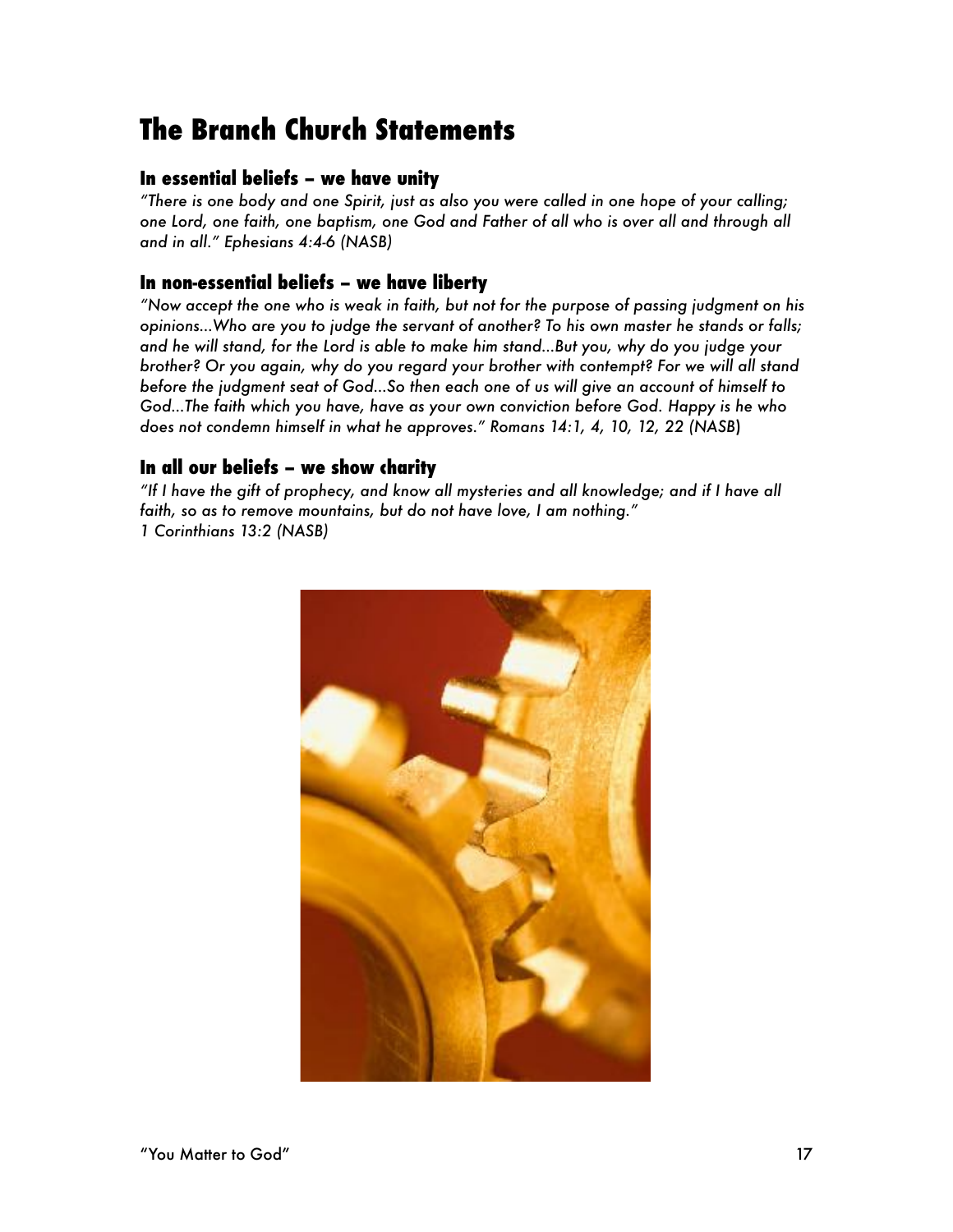# **Official Synopsis of Doctrines:**

# **While we believe in the basic cardinal doctrines of the Christian faith such as:**

- Inerrancy of Scripture
- The Virgin Birth
- The blood atonement
- The crucifixion and resurrection of Jesus Christ
- The bodily, visible second coming of Jesus Christ

We hold these truths to be distinctive of churches of the same faith as our own:

#### **- The Deity and Lordship of Jesus Christ**

Jesus Christ is the eternal Son of God and the second part of the triune Godhead. Philippians 2:5-11

#### **- The Absolute Necessity of the New Birth**

The new birth (salvation) redeems a soul from hell, initiates a personal relationship with God, and precedes the indwelling spirit and God's provisions for His children. John 3:3; 5 & 7

#### **- Regenerated Church Membership**

A new birth experience is a prerequisite to church membership. Acts 2:47

#### **- Salvation by Faith Alone**

There is nothing an individual contributes to his salvation except to receive by faith the gift of salvation. Ephesians 2:8-9

#### **- Priesthood, Equality and Competency of All Believers**

Every child of God has direct access to God through prayer and is directly responsible to God for his actions. Revelation 1:5-6; 2:8-9

#### **- The Eternal Security of All Believers**

Once received, there is nothing that can rescind the gift of salvation. 1 Peter 1:5; Romans 8:28- 39

#### **-The Bible: The Sole authority for Faith and Practice**

The Bible is the complete, inerrant, infallible word of God. 2 Timothy 3:16-17

#### **- Autonomy and Theocracy of the Local Church**

The head of the church is Christ and the local church is independent of any outside control. Matthew 18:15-17; Acts 13:1-3; 15:1-35; 1 Corinthians 5:1-13; 2 Corinthians 8 & 9

#### **- Believer's Baptism by Immersion Only**

Baptism is the first of two ordinances of the church and follows salvation. It is administered by a church of the Biblical doctrine with immersion as the only acceptable mode. Romans 6:4

#### **- Symbolism of the Lord's Supper**

The Lord's Supper is the second ordinance of the church. Its practice and elements symbolize the body and blood of Jesus Christ. 1 Corinthians 11:23-26

#### **- Separation of Church and State**

The head of the church is Christ and the local church is independent of any outside control. Matthew 18:15-17; Acts 13:1-3; 15:1-35; 1 Corinthians 5:1-13; 2 Corinthians 8 & 9

#### **- Evangelism of the World is the Supreme Task of the Church**

It is the responsibility of every Christian and church to spread the gospel of Christ. Matthew 28:19-20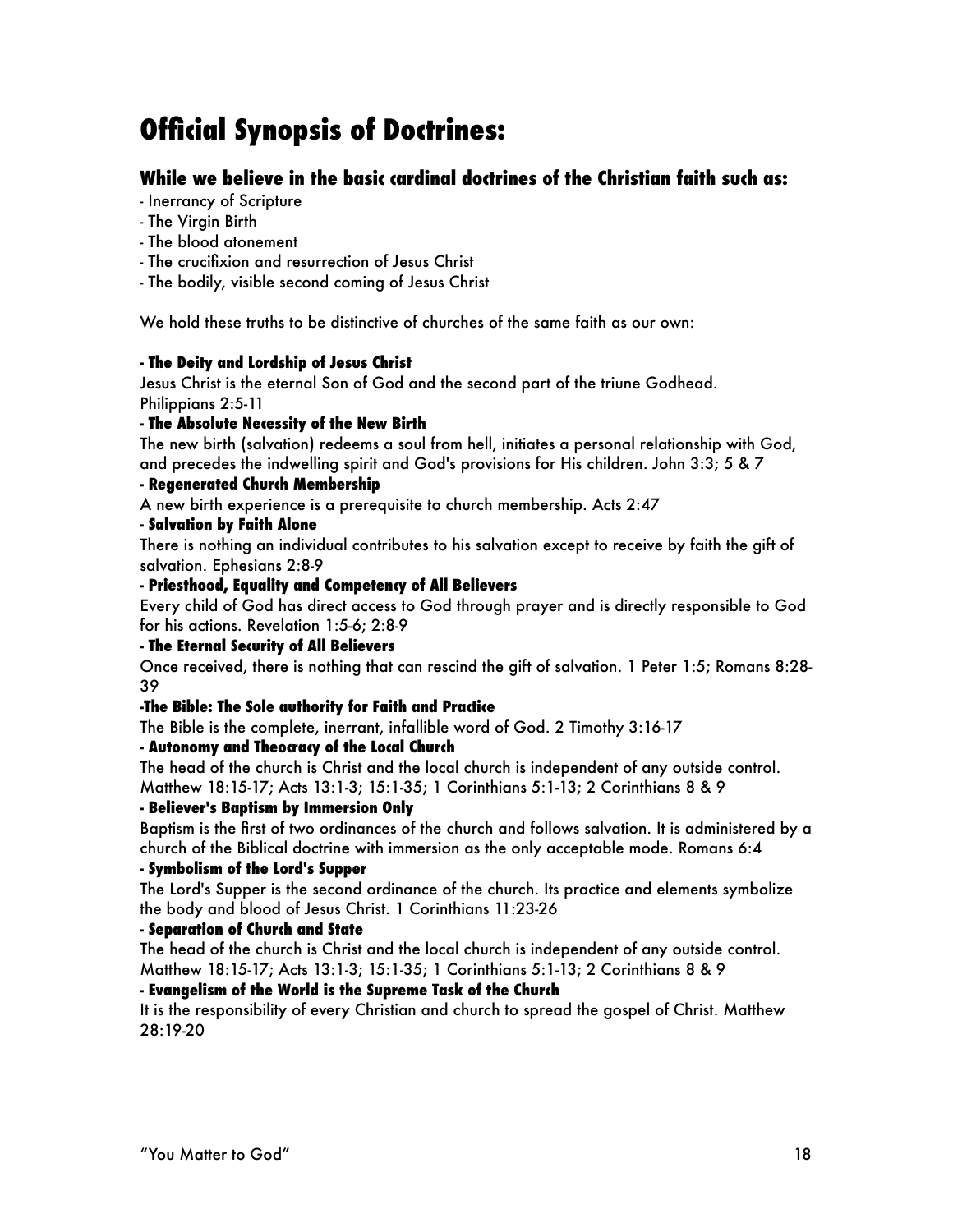# **The Branch Church Structure**

The Branch Church has a simple structure using biblical guidelines as our blueprint. We are part of Christ's New Testament Church, meaning we are in between the period of Christ ascending to heaven, and when He will return again. We are truly living in exciting times.

Many people have many different views of what a church is or how it should function, but we feel there are a few key points that every healthy church must have.

# **1. The church is a \_\_\_\_\_\_\_\_\_\_\_\_\_\_\_\_\_\_\_\_\_**.

*"They were continually devoting themselves to the apostles' teaching and to fellowship, to the breaking of bread and to prayer. Everyone kept feeling a sense of awe; and many wonders and signs were taking place through the apostles. And all those who had believed were together and had all things in common; and they began selling their property and possessions and were sharing them with all, as anyone might have need. Day by day continuing with one mind in the temple, and breaking bread from house to house, they were taking their meals together with gladness and sincerity of heart, praising God and having favor with all the people. And the Lord was adding to their number day by day those who were being saved." Acts 2:42-47 (NASB)* 

A top priority in a fellowship is **\_\_\_\_\_\_\_\_\_\_\_\_\_\_\_\_\_\_\_** and **\_\_\_\_\_\_\_\_\_\_\_\_\_\_**.

One of the roles of our church elders is to encourage and equip The Branch Church for the work of God's ministry. In order for this to happen most effectively, there must be unity within our church.

*"Therefore I, the prisoner of the Lord, implore you to walk in a manner worthy of the calling with which you have been called, with all humility and gentleness, with patience, showing tol*erance for one another in love, being diligent to preserve the unity of the Spirit in the bond of *peace. There is one body and one Spirit, just as also you were called in one hope of your calling; one Lord, one faith, one baptism, one God and Father of all who is over all and through all and in all." Ephesians 4:1-6 (NASB)* 

The bible tells us that any **\_\_\_\_\_\_\_\_\_\_\_\_\_\_\_\_\_\_\_** causing disunity is **\_\_\_\_\_\_\_**.

Some good references regarding unity in the church are found in: *John 13:34-35; Romans 12:16-18, 15:5-6; 1 Corinthians 1:10, 14:33; 2 Corinthians 13:11; Philippians 1:27, 2:1-3, 4:2; Colossians 2:2, 3:12-17; 2 Timothy 2:14, 23; 1 Peter 3:8* 

In fact all of Paul's writings in the New Testament have at least some element of encouragement to each church in the area of unity.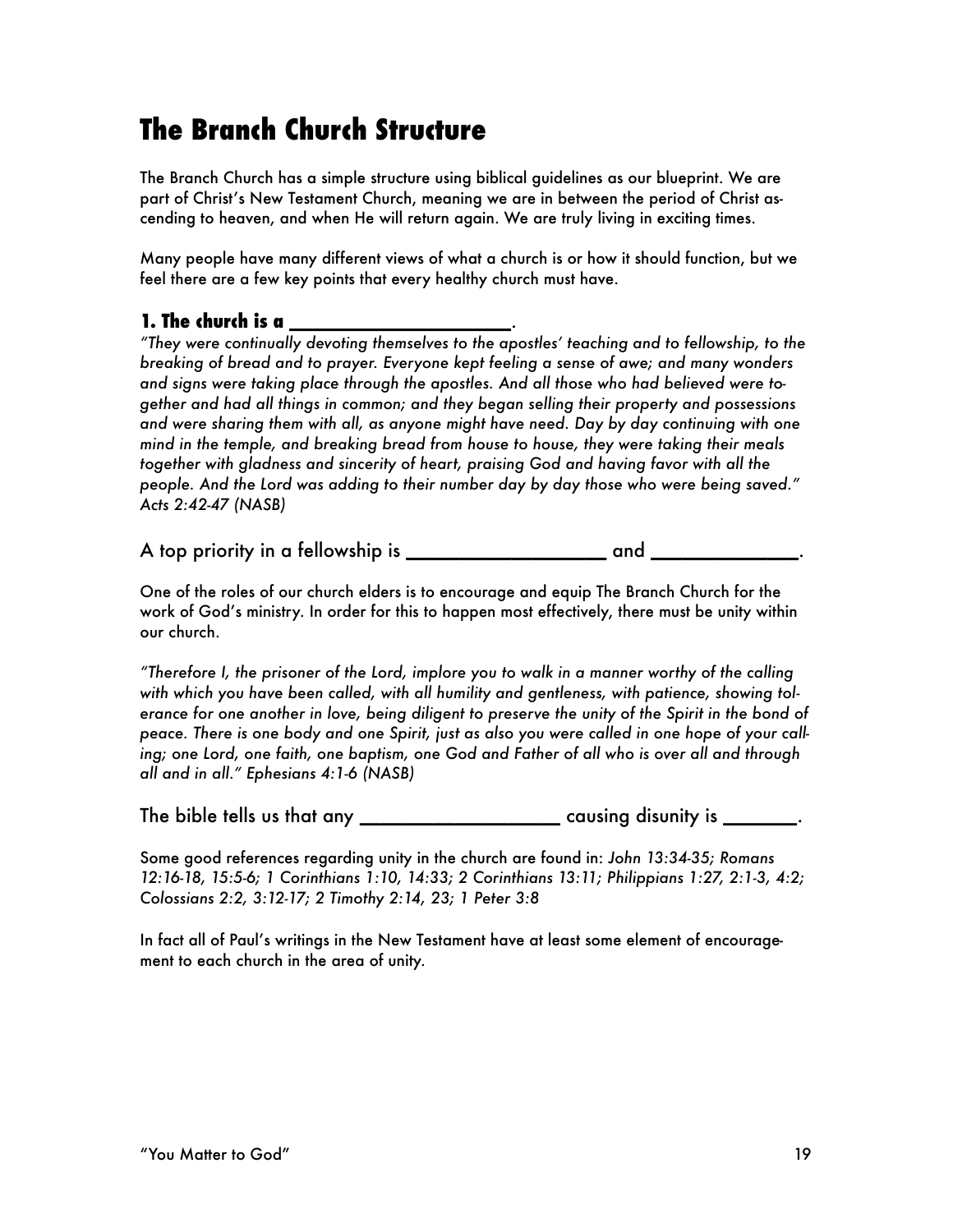## **2. The church is a \_\_\_\_\_\_\_\_\_\_\_\_\_\_\_\_\_\_\_**.

*"To sum up, all of you be harmonious, sympathetic, brotherly, kindhearted, and humble in spirit." 1 Peter 3:8 (NASB)* 

## A good way to think of this is to remember that we operate on the basis of **\_\_\_\_\_\_\_\_\_\_\_\_\_\_\_\_\_\_\_\_\_\_\_** and not **\_\_\_\_\_\_\_\_\_\_\_\_\_\_\_\_\_**.

*"He must be one who manages his own household well, keeping his children under control with all dignity (but if a man does not know how to manage his own household, how will he take care of the church of God?)" 1 Timothy 3:4-5 (NASB)* 

*"Do not sharply rebuke an older man, but rather appeal to him as a father, to the younger men as brothers, the older women as mothers, and the younger women as sisters, in all purity." 1 Timothy 5:1-2 (NASB)* 

# **3. The church is a \_\_\_\_\_\_\_\_\_\_\_\_\_\_\_**.

This means that the church is more than four walls and a roof, it is a living **organism**.

Here are some bible verses that help explain this: *1 Corinthians 12:27; Ephesians 1:22-23, 5:23; Colossians 1:18, 2:19.* 

"The church is a body – not a business. We are an organism, not an organization." – Anonymous

It is because of this reason we function on the basis of **spiritual gifts** and not **elected officers**.

*"For through the grace given to me I say to everyone among you not to think more highly of himself than he ought to think; but to think so as to have sound judgment, as God has allotted to each a measure of faith. For just as we have many members in one body and all the members do not have the same function, so we, who are many, are one body in Christ, and individually members one of another. Since we have gifts that differ according to the grace given*  to us, each of us is to exercise them accordingly: if prophecy, according to the proportion of *his faith; if service, in his serving; or he who teaches, in his teaching; or he who exhorts, in his exhortation; he who gives, with liberality; he who leads, with diligence; he who shows mercy, with cheerfulness." Romans 12:3-8 (NASB)* 

The simple structure of our body would be to say that the people are the **z** and the pastors are the "

*"And He gave some as apostles, and some as prophets, and some as evangelists, and some as pastors and teachers, for the equipping of the saints for the work of service, to the building up of the body of Christ." Ephesians 4:11-12 (NASB)*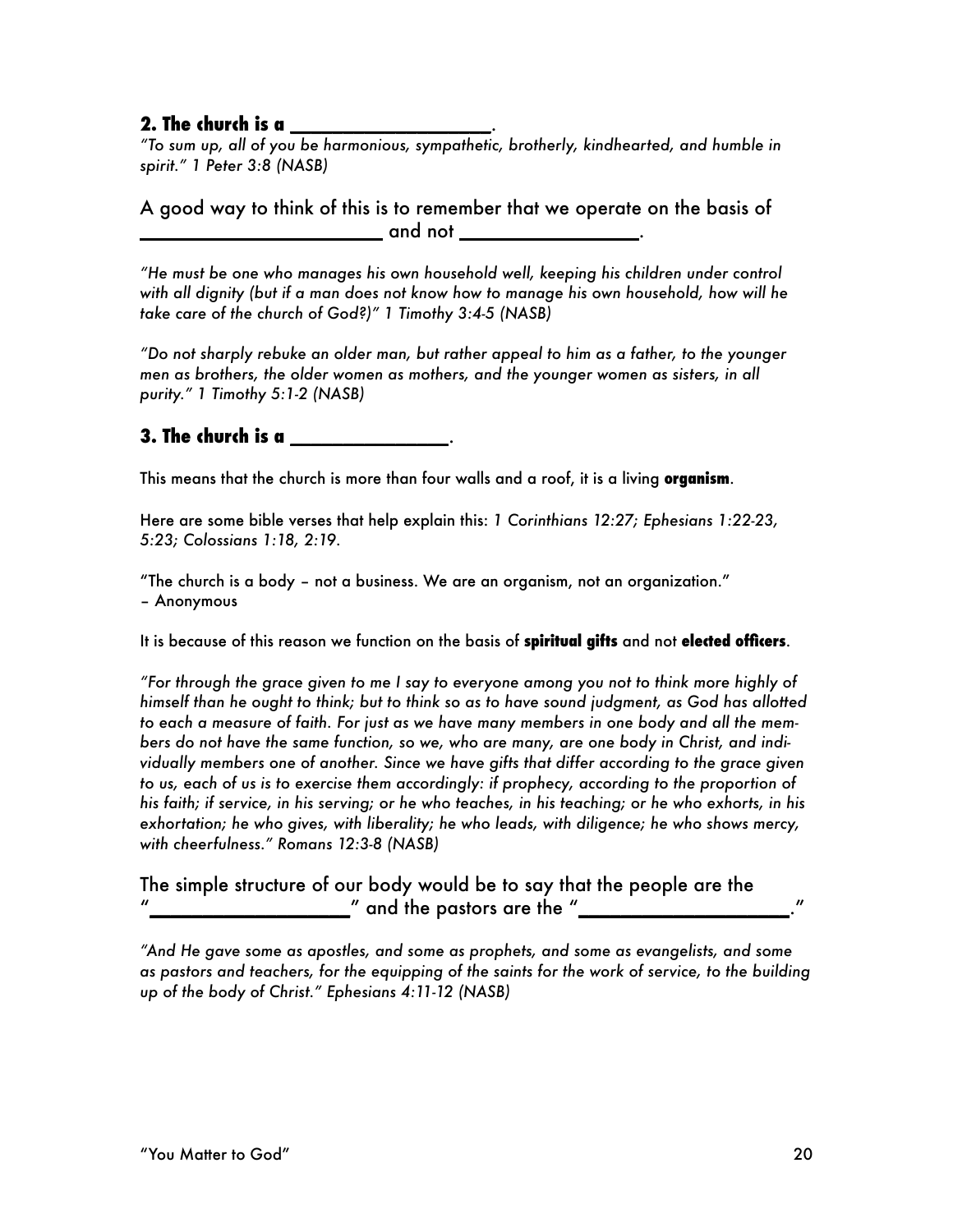#### **4. The church is made up of \_\_\_\_\_\_\_\_\_\_\_\_\_\_\_\_.**

"Sheep" is one of Jesus' favorite descriptions of His people.



*"'Truly, truly, I say to you, he who does not enter by the door into the fold of the sheep, but climbs up some other way, he is a thief and a robber. But he who enters by the door is a shepherd of the sheep. To him the doorkeeper opens, and the sheep hear his voice, and he calls his own sheep by name and leads them out. When he puts forth all his own, he goes ahead of them, and the sheep follow him because they know his voice. A stranger they simply will not follow, but will flee from him, because they do not know the voice of strangers.' This figure of speech Jesus spoke to them, but they did not understand what those things were which He had been saying to them. So Jesus said to them again, 'Truly, truly, I say to you, I am the door of the sheep. 'All who came before Me are thieves and robbers, but the sheep did not hear them. I am the door; if anyone enters through Me, he will be saved, and will go in and out and find pasture. The thief comes only to steal and kill and destroy; I came that they may have life, and have it abundantly. I am the good shepherd; the good shepherd lays down His life for the sheep. He who is a hired hand, and not a shepherd, who is not the owner of the sheep, sees the wolf coming, and leaves the sheep and flees, and the wolf snatches them and scatters them. He flees because he is a hired hand and is not concerned about the sheep. I am the good shepherd, and I know My own and My own know Me, even as the Father knows Me and I know the Father; and I lay down My life for the sheep…My sheep hear My voice, and I know them, and they follow Me; and I give eternal life to them, and they will never perish; and no one will snatch them out of My hand. My Father, who has given them to Me, is greater than all; and no one is able to snatch them out of the Father's hand. I and the Father are one.'" John 10:1-15, 27-30 (NASB)*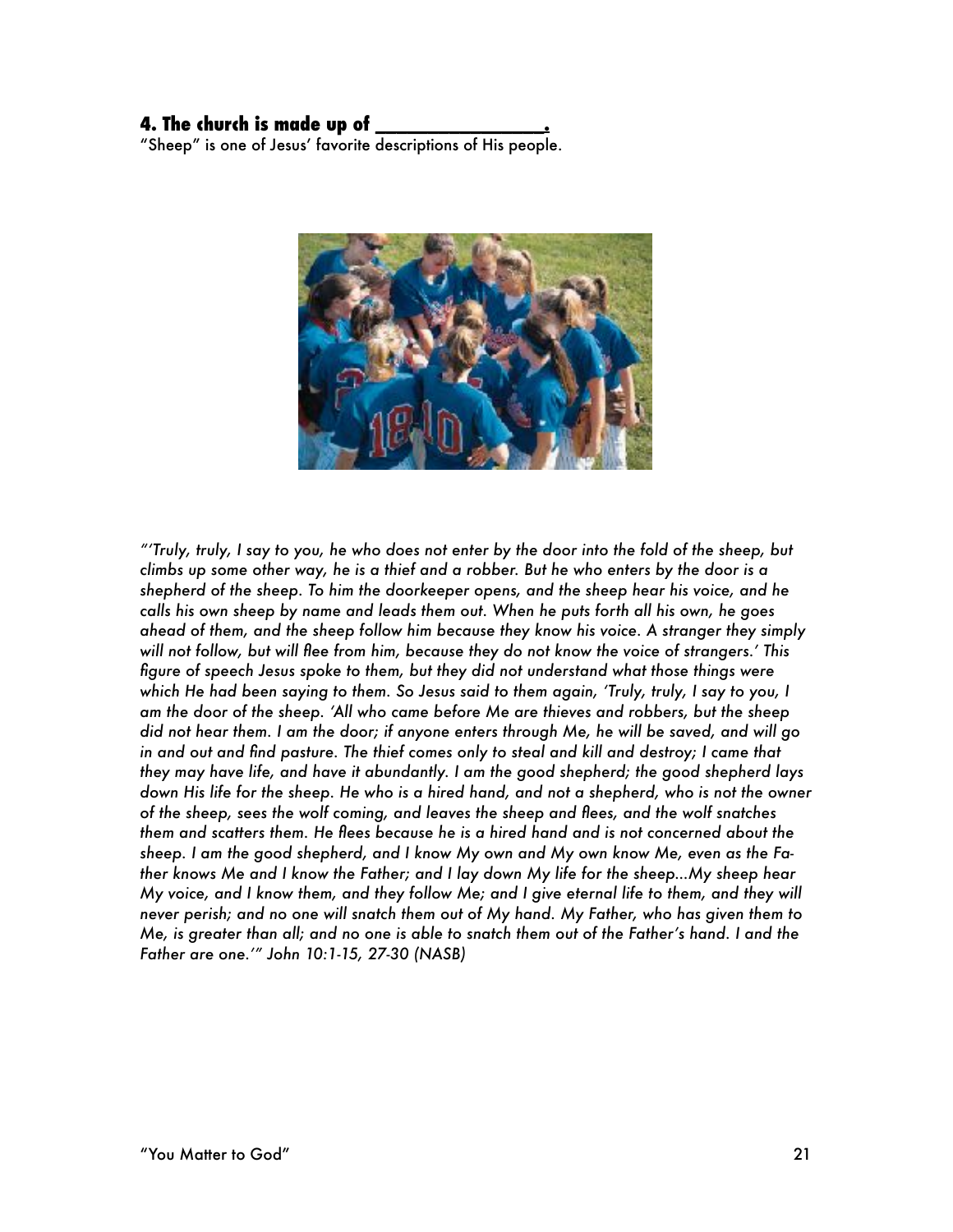## **5. The sheep are cared for by the \_\_\_\_\_\_\_\_\_\_\_\_\_\_\_\_\_\_\_\_\_**.

*"So when they had finished breakfast, Jesus said to Simon Peter, 'Simon, son of John, do you love Me more than these?' He said to Him, 'Yes, Lord; You know that I love You.' He said to him, 'Tend My lambs. He said to him again a second time, 'Simon, son of John, do you love Me?' He said to Him, 'Yes, Lord; You know that I love You.' He said to him, 'Shepherd My sheep.' He said to him the third time, 'Simon, son of John, do you love Me?' Peter was grieved because He said to him the third time, 'Do you love Me?' And he said to Him, 'Lord, You know all things; You know that I love You.' Jesus said to him, 'Tend My sheep.'" John 21:15-17 (NASB)* 

Three different terms are used in the New Testament to refer to the same church leaders: "POIMEN," "PRESBUTEROS," and "EPISCOPOS."



*"Therefore, I exhort the elders among you, as your fellow elder and witness of the sufferings of Christ, and a partaker also of the glory that is to be revealed, shepherd the flock of God among you, exercising oversight not under compulsion, but voluntarily, according to the will of God; and not for sordid gain, but with eagerness; nor yet as lording it over those allotted to your charge, but proving to be examples to the flock. And when the Chief Shepherd appears, you will receive the unfading crown of glory. You younger men, likewise, be subject to your elders; and all of you, clothe yourselves with humility toward one another, for God is opposed to the proud, but gives grace to the humble." 1 Peter 5:1-5 (NASB)* 

*"Be on guard for yourselves and for all the flock, among which the Holy Spirit has made you overseers, to shepherd the church of God which He purchased with His own blood" Acts 20:28 (NASB)*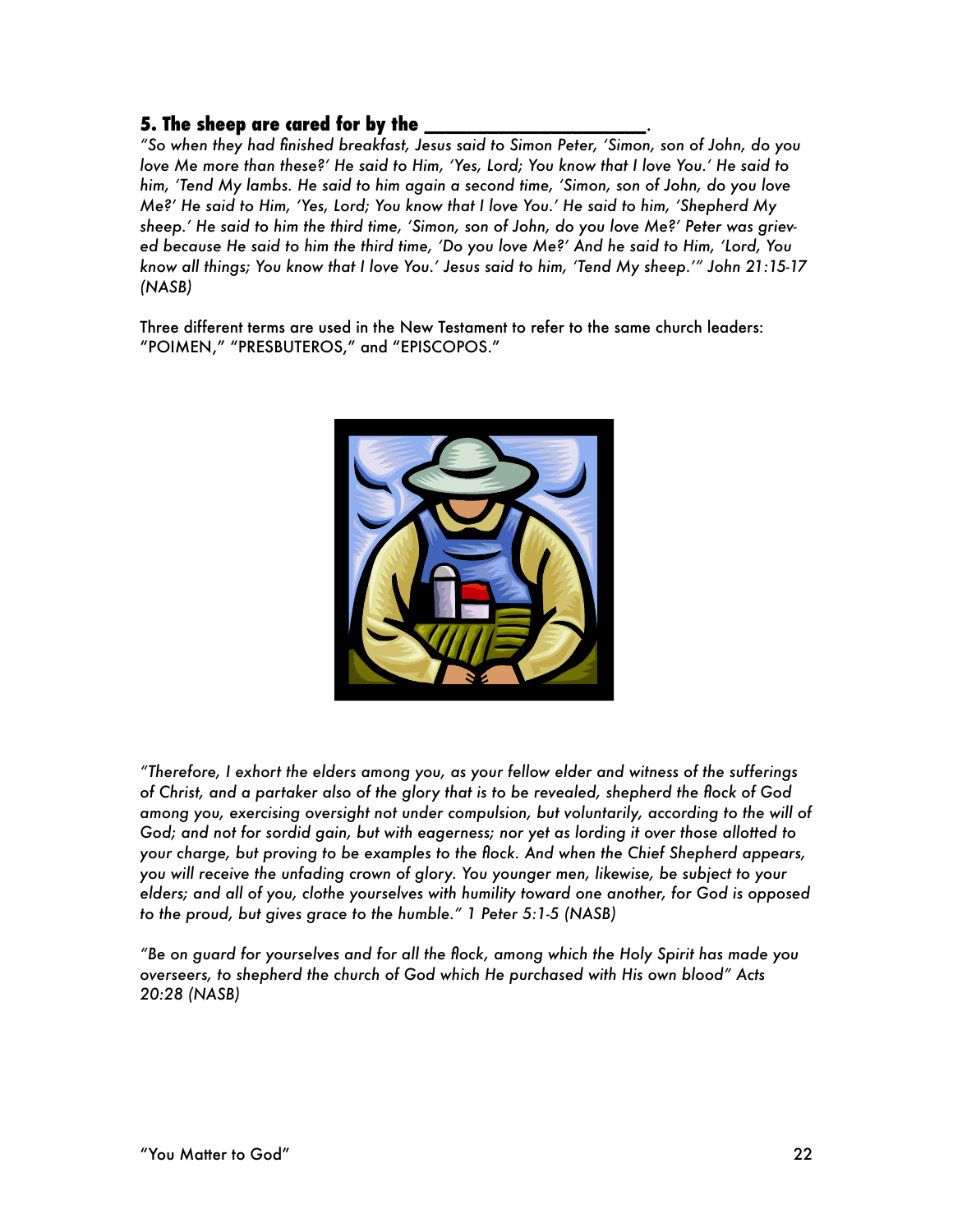# **Our affiliations:**

The Branch church began in January, 2005 with eight people in a home in north San Bernardino. Immanuel Baptist Church in Highland, CA served as our main sponsoring church and supported us financially and administratively.

Four other groups of churches gave financial support to help get us started:

1. The Inland Empire Southern Baptist Association. This group consists of over 100 churches in the Inland Empire that fellowship together and work together to reach San Bernardino and Riverside counties.

2. The North American Mission Board. The North American Mission Board (NAMB) is the domestic missions agency of the Southern Baptist Convention. NAMB has a local and global vision to see the gospel spread.

3. The California Southern Baptist Convention. Over 1,500 churches that fellowship together with the goal of evangelizing our state.

4. The Southern Baptist Convention. Over 40,000 churches that cooperate together in a worldwide effort of missions and evangelism.

# **Why have any denominational affiliations?**

The Southern Baptist Convention (SBC) is the largest association of Christian churches in America. One out of every 10 churches in America is affiliated with the SBC. SBC churches are a diverse group of churches that include every race, nationality, and ethnic group. Each Sunday, services are held in over 80 languages in the U.S. It is also one of the fastest growing groups, baptizing over 1,000 new Christians a day in the U.S. and begins nearly five new churches a day.

## **What are some of the advantages of this affiliation?**

Every SBC church is completely independent, and there is no denominational control or hierarchy. Each church is self-governed and determines its own practices. For example, each church chooses its own pastor, owns its own buildings and assets, and determines its own practices. Affiliating with the SBC allows us to be mission minded by identifying with other Christians around the world who are known for their commitment to the bible. It allows our church to participate in the largest missionary organization in the world. Through the SBC's Cooperative Program we help support over 7,500 missionaries in 104 countries around the world.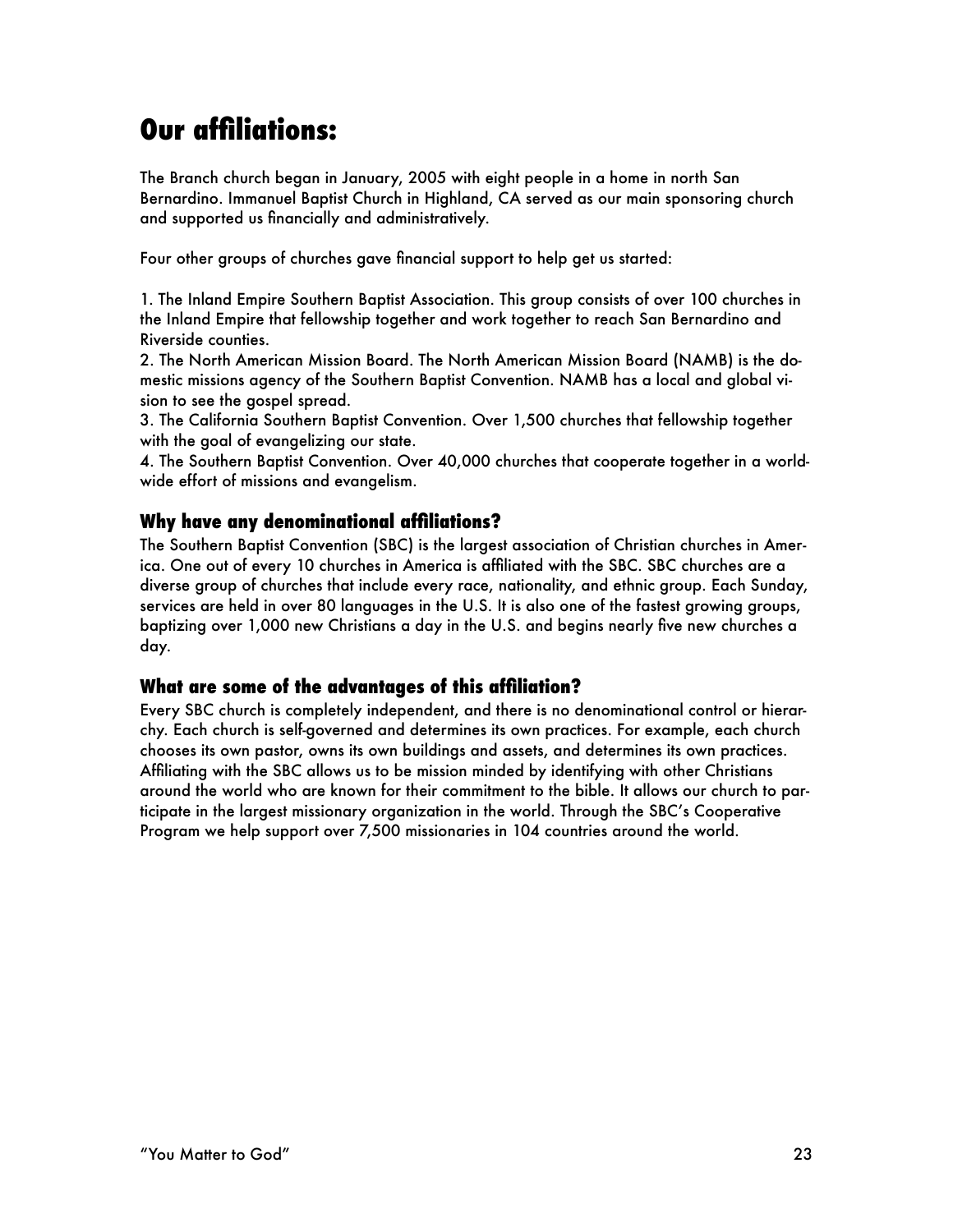# Branch Basics Part IV

# "BEARING FRUIT" FOR LIFE

Jesus used some memorable words just before He made His journey to the cross. He said to His disciples, *"I am the vine, you are the branches. He who abides in Me, and I in him, bears much fruit; for without Me you can do nothing." John 15:5 (NKJV)*



*"As soon as a man begins to find Christ, he begins to find others." - Charles Spurgeon* 

It would take much more than one class session to fully define what Jesus meant by this, but what He didn't mean was that you would have a Dole pineapple attached to you at all times. What He meant in essence, is that your identity in Christ means you are now a supernatural being. You are much more than flesh, you are spiritual. Bearing fruit in biblical terms means there are now things about your life that others can see as evidence of your conversion to true Christianity. Just like we can tell an apple or an orange tree by the fruit it produces, God's intention for us is that we bear spiritual fruit that will make a difference for eternity.

This doesn't mean you'll be a perfect person, it means you'll be one who is in the process of blooming. Part of this process also means that our will be empowered to go and share what God has done for you, and what He can do for others.

 *"And Jesus came up and spoke to them, saying, "All authority has been given to Me in heaven and on earth. "Go therefore and make disciples of all the nations, baptizing them in the name of the Father and the Son and the Holy Spirit, teaching them to observe all that I commanded you; and lo, I am with you always, even to the end of the age." Matthew 28:18-20 (NASB)* 

**"Bearing Fruit for Life"** entails exercising your **\_\_\_\_\_\_\_\_\_\_\_\_\_\_\_\_\_\_\_\_\_\_**with: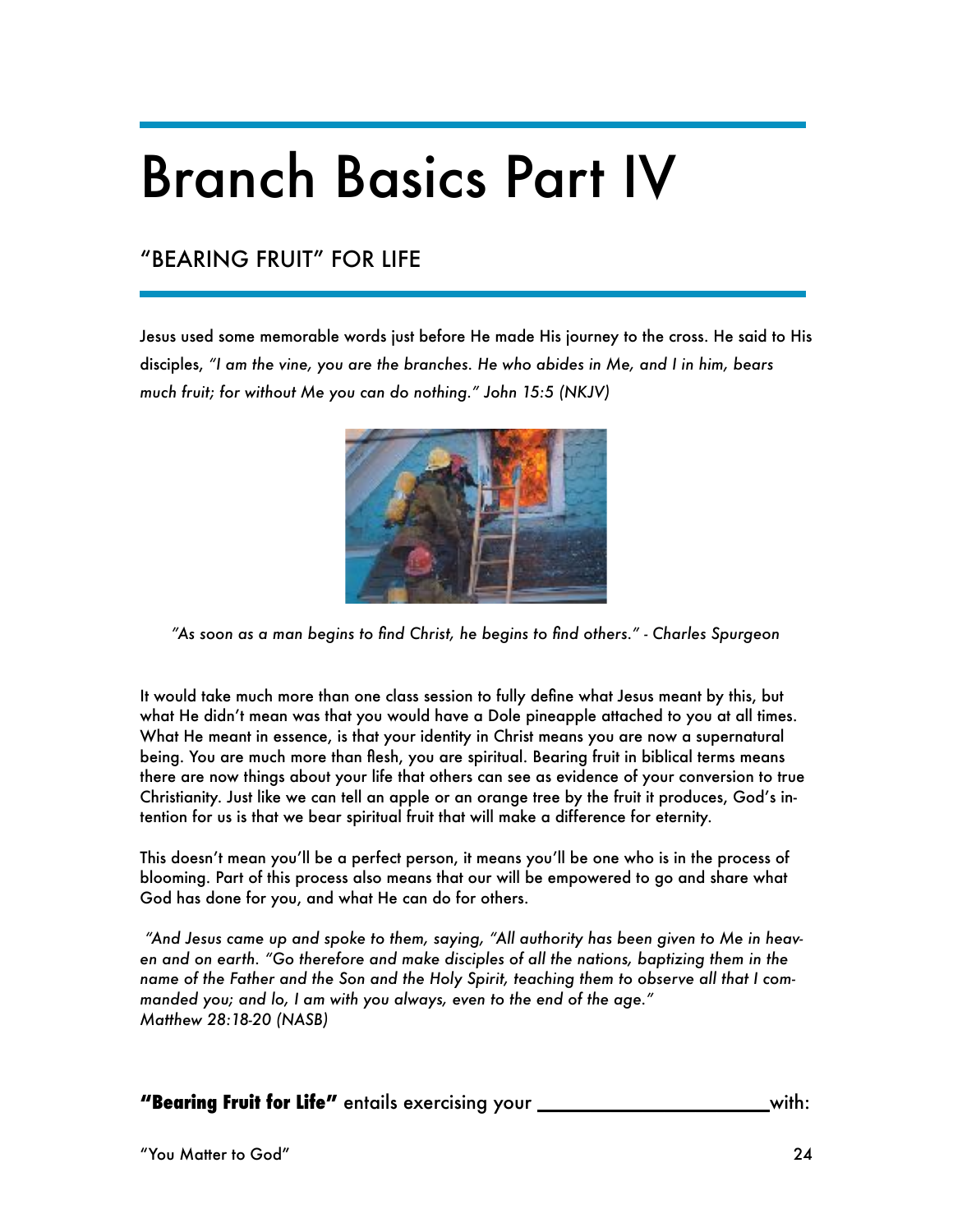| - A commitment to              | within The Branch. |
|--------------------------------|--------------------|
| - A commitment to The Branch's | _strategy.         |
| - A commitment to              | Projects.          |
| - A commitment to              | Projects.          |

# **How do I determine what my Spiritual Gifts are?**

There are a wide variety of spiritual gifts "tests" to help aid you in discovering what your spiritual gifts are. Everyone who is a born-again believer is given at least one spiritual gift. One tool that we recommend is the S.H.A.P.E. material which is available as a free download on The Branch's website. This material is designed so that you can do a personal bible study on the topic of your spiritual gifts. The S.H.A.P.E. bible study material is all about finding your unique place in God's redemptive story by discovering your SHAPE for ministry.

Finding out what your spiritual giftedness is can be like beginning a journey to discover your unique place in God's great story. This material will help reveal your; **S**piritual gifts, **H**eart, **A**bilities, **P**ersonality and **E**xperiences. After evaluating your SHAPE, you will write your own life "story" to see your place in God's story.

## **Here are some points to ponder regarding your SHAPE for ministry**:

What God made me to *BE* determines what He intends for me to *DO*. I will understand the **purpose** I was created for when I understand the kind of **person** I am. This is the secret of knowing God's will for my life!

God is consistent in His plan for each of our lives. He would not give us inborn talents and temperaments, spiritual gifts, and all sorts of life experiences and then not use them! By reviewing and studying these factors, we can discover the ministry has for us... the *unique* way God intends for us to serve Him.

The two results of discovering the ministry I've been shaped for are: fulfillment and fruitfulness.

#### **Spiritual Gifts Test**

Also available as a free download are two spiritual gifts tests. One is a comprehensive and detailed test that will you will need to set aside a good amount of time for. The second one is an alternative test that is shorter and simpler. Both are good tools for learning more about your spiritual gifts.

Both the SHAPE material and the spiritual gifts test can be found at www.thebranchonline.com/shape

"And He gave some as apostles, and some as prophets, and some as evangelists, and some as pastors and teachers, for the equipping of the saints for the work of service, to the building up of the body of Christ." Ephesians 4:11-12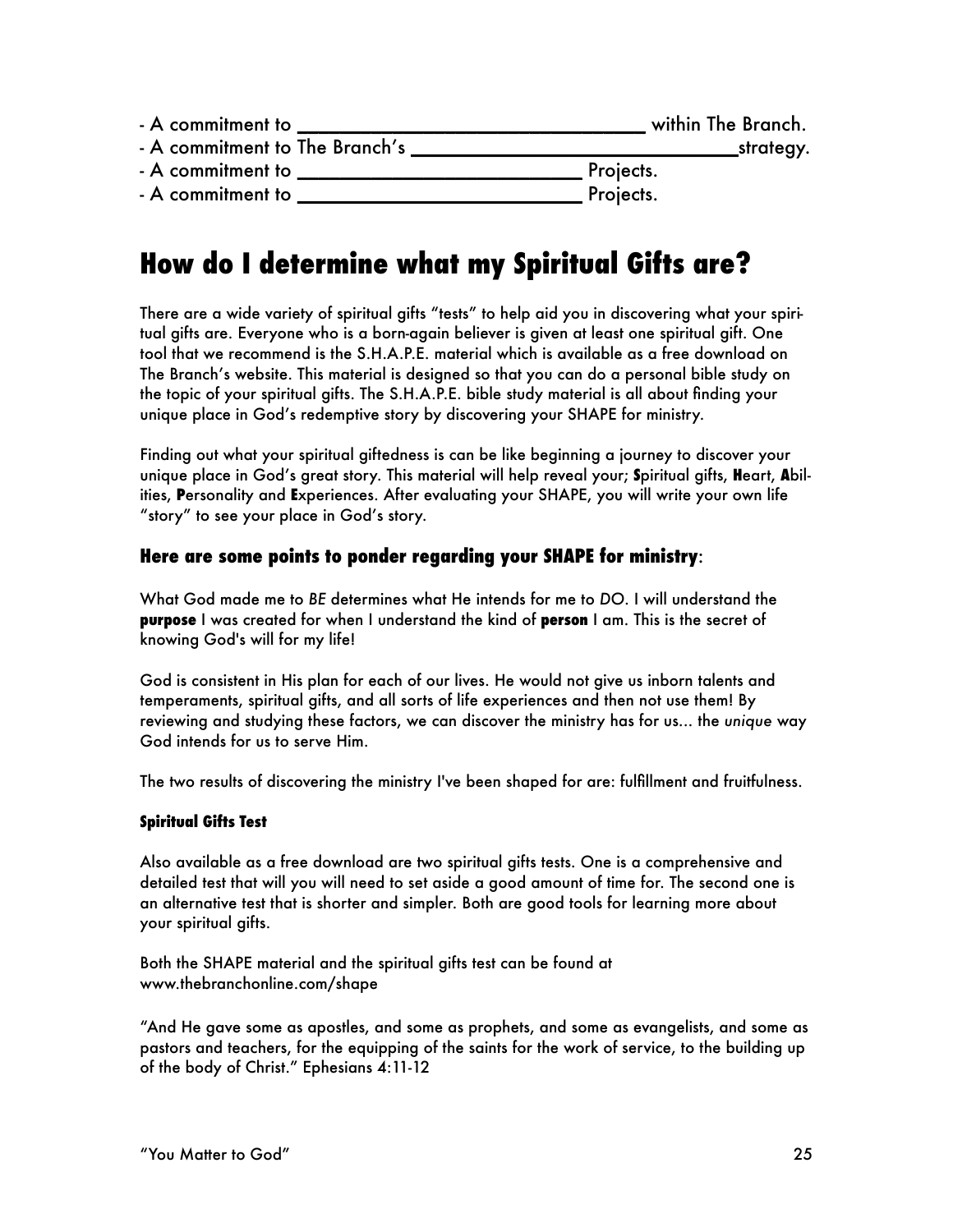# **What are the Serving Ministry opportunities at The Branch?**

*"Since we find ourselves fashioned into all these excellently formed and marvelously functioning parts in Christ's body, let's just go ahead and be what we were made to be." Romans 12:5 (MSG)* 

## **DISCIPLESHIP MINISTRIES**

**SMALL GROUP LEADER/FACILITATOR**: Facilitates or teaches a small group of adults using church provided curriculum: Community groups, men's groups and women's groups. Groups meet weekly in the homes of host families or in local restaurants for Bible study, prayer, support and sharing.

**MEN'S MINISTRY**: Serves in a ministry specifically designed for men by helping to coordinate men's events/activities.

**WOMEN'S MINISTRY**: Serves in a ministry for women by helping to coordinate women's events/ activities.

**ONE-ON-ONE DISCIPLER**: Encourages, teaches and leads one other person to walk more closely with Jesus in their daily life through Bible study, application of biblical principles and by personal example. Consistent meeting times and accountability are critical for this ministry.

## **FELLOWSHIP MINISTRIES**

**CARE MINISTRY**: A ministry that takes care of specific and immediate needs of those in The Branch Church family: financial, physical and emotional.

**MEAL MINISTRY**: A ministry that provides meals for those in the church family who are in the midst of a crisis, after funerals, surgery, and general family hardships.

## **WORSHIP MINISTRIES**

**AUDIO TECHNICIAN**: Sets-up and runs the sound system for weekend worship services and other occasional worship activities.

**VIDEO TECHNICIAN**: Sets-up and runs the MediaShout presentations for weekend worship services and other occasional worship activities.

**WORSHIP TEAM**: A contemporary worship band (musicians and vocalists), which leads the church in worship songs at our weekend worship services as well as special services/events. **USHER**: Assists people into the worship service, oversees the service in general, assists people where needed, helps in the serving of communion, and collects the offering.

**GREETER**: Warmly greets everyone who is on their way to the worship services with a handshake, a hug, a smile and a worship bulletin. They are the first impressions of friendliness, acceptance and love to members, attenders and visitors alike.

**HOSPITALITY TEAM**: A ministry team that puts out the donuts, prepares refreshments, and serves them up with a warm "good mornin' y'all!" at the weekend worship services and other special services/events.

**SET-UP / TEAR DOWN TEAM**: Also known as the "Church in a Box" team. A ministry team that sets up the equipment before and tears down the equipment after the weekend worship service and other occasional special services/events.

**PRAYER TEAM**: A ministry team dedicated to pray daily for a variety of needs both within the church family and others whose needs have been brought to their attention.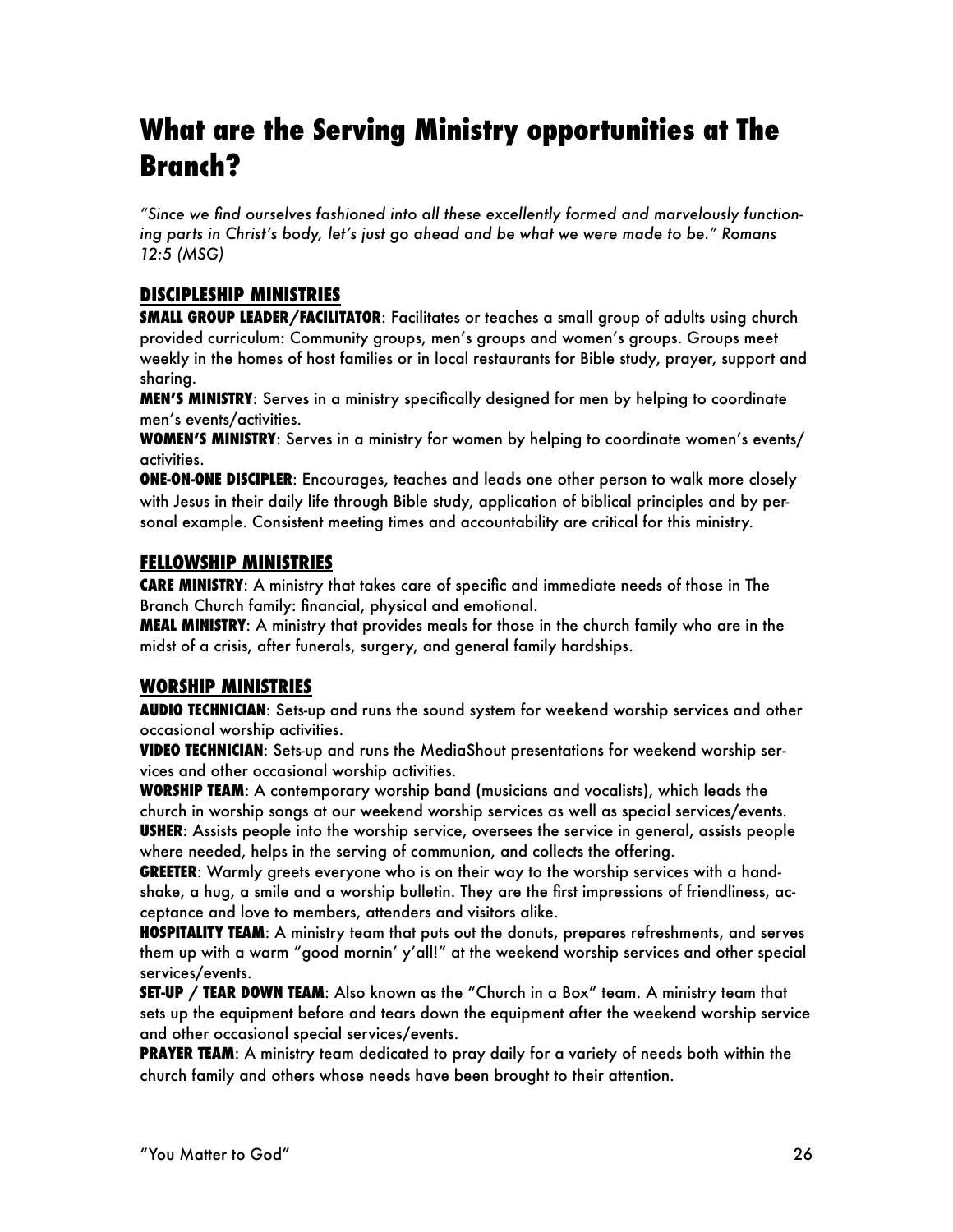**ALTAR COUNSELOR**: Greets those who come forward during a worship service invitation to make spiritual commitments, and counsels them based on their decision.

## **SERVICE MINISTRIES**

**CHURCH SIGNS MINISTRY**: Puts out The Branch Church signs before weekend worship services and collects them back up again after the service.

**TRAILER DRIVER**: Tows one of the two Branch Church equipment trailers to and from the weekend worship services and other occasional special services/events.

## **OUTREACH MINISTRIES**

**VISITING TEAM**: A team that does community surveys, follow-up visits to people who have attended special events, and who welcomes those who have visited The Branch Church through a friendly phone call and a visit to their home.

# **STUDENT MINISTRIES**

**COLLEGE AGE LEADER**: Encourages, guides and teaches young college-age adults and also coordinates other college-age events/outings.

**YOUTH GROUP SPONSORS/LEADER**: Encourages, mentors and helps the Jr. and Sr. High youth at our youth program in a large group setting and other youth events/outings helping them deal with the issues they face, guiding them in finding answers to their questions and encouraging them in their relationship with Jesus.

**YOUTH SMALL GROUP LEADER**: Leads a small group of teens, at various times of breakout sessions from the large group Thursday night program. This person facilitates Bible study, prayer, support and sharing.

# **T.W.I.G.S. CHILDREN'S MINISTRIES**

**NURSERY CARE-GIVER**: Nurtures and cares for infants and toddlers primarily at weekend worship services and occasionally for other special services/events.

**TODDLER TEACHER/ASSISTANT**: Teaches or assists for children primarily in the 2-3 year old range. Provides love and care and a watchful eye for this very active age.

**PRESCHOOL SUNDAY SCHOOL TEACHER/ASSISTANT**: Teaches or assists a class for 3yrs. – Kindergarteners: laying foundational Christian principles, helping them get more familiar with the Bible and introducing them to Jesus.

**ELEMENTARY SUNDAY SCHOOL TEACHER/ASSISTANT**: Teaches or assists classes for 1st - 6th grade through Bible learning activities, discussions of Biblical topics all with an emphasis on practical growing-up issues.

**VBS TEAM**: A ministry team that plans, coordinates, teaches and facilitates a week-long summer evening Vacation Bible School for children 2 year old through 6th grade: recruitment, activities, lessons, music, skits, snacks and many others.

**TWIGS WORSHIP TEAM**: A ministry designed to lead children in worshipping God through music, media, drama, and other artistic expressions.

\* Please note, certain Serving Ministries require that you have been a member of The Branch for a minimum of six months, and that you have completed Branch Basics. See a pastor if you have questions about a specific ministry.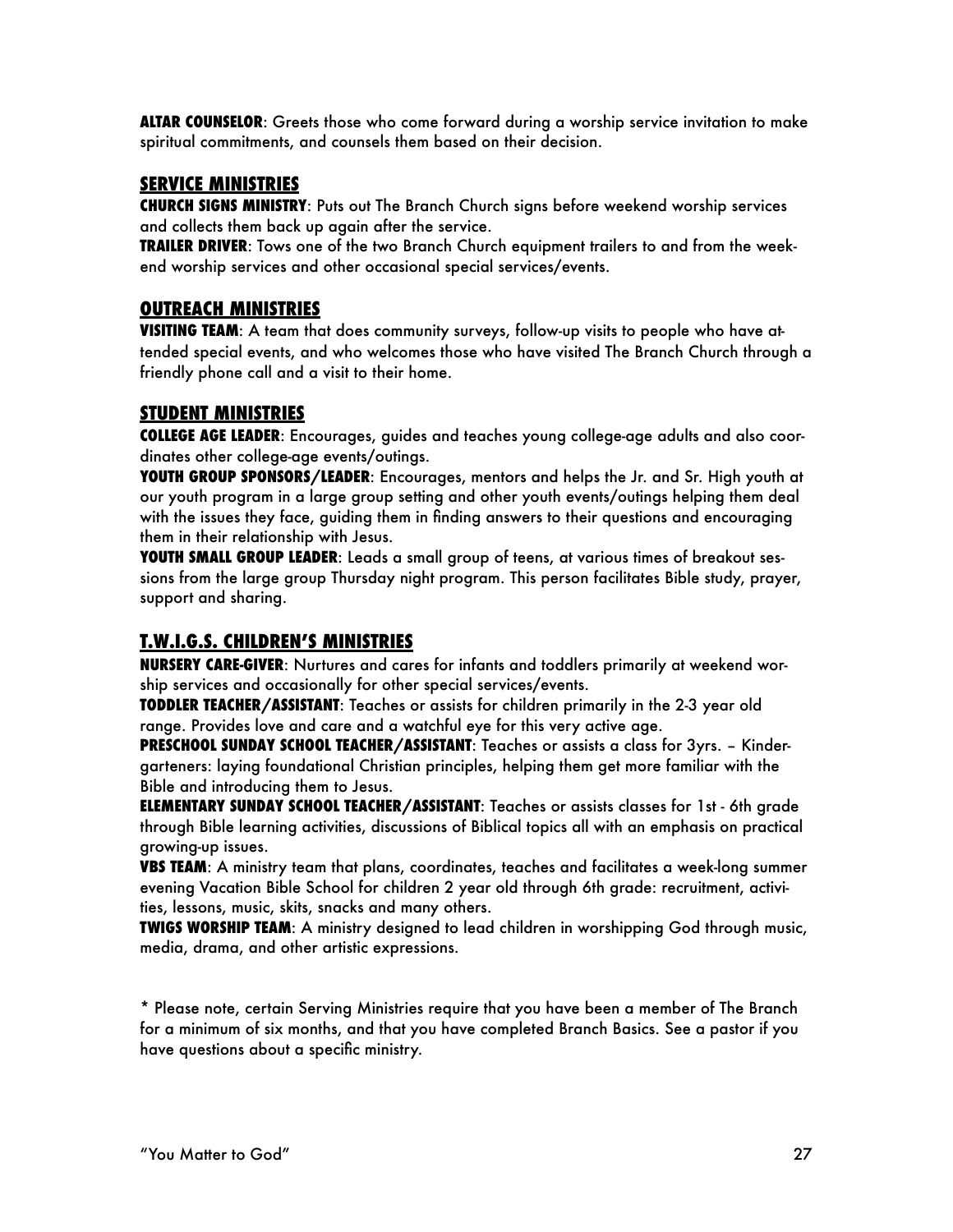# **What is the Serving Our World Strategy?**

The Serving Our World strategy (S.O.W.) is a fundamental part of who The Branch Church is. It is what we hope to most be identified with by outsiders in our community (other than our love for Jesus Christ!) S.O.W. Projects are designed to allow our church to actively participate in evangelism by showing our community and the world around us simple and strategic acts of kindness. In the fallen and cynical world we live in, being the hands and feet of Jesus OUTSIDE the church walls is special thing. All throughout the New Testament the church is commanded to "GO" and preach the gospel, not merely build and wait for people to "come."

S.O.W. Projects are actions that will lead to making consistent contact with our community; direct discussions about spiritual matters; opportunities to share our "stories" and personal testimonies of what God has done in our lives; and chances to present the good news of Jesus Christ to people in our world who desperately need Him.

# **Servant Evangelism Explained**

There are nearly always two goals associated with evangelism: (1) include a much higher percentage of Christians in the action of evangelism, and (2) reach out in significant ways to a lot of people in our "own backyards."

"Evangelism" both excites and depresses us when we hear it. It's something we all feel called to do because the love of God compels us and the word of God commands us to do it. As disciples we are thrilled with the idea of seeing others come to Christ. But on the other hand, we're depressed when it comes to the outworking of that value. We don't have a clue as to how we can realistically pull off that task. So there's a big "Yes, let's do it," but also a big "No, let's not do it the way we've been doing it" going on in our hearts.

# **Some examples of S.O.W. projects include:**

A free community carwash (no donations accepted); quarter giveaways at Laundromats; video rental giveaways; business blasts (gifts to busy workers in retail and service industries during busy holiday seasons); water and granola bar giveaways in local parks; community outreaches in parks; and many other "no strings attached" activities.

As we serve people who don't know Christ, they're automatically curious. It's only natural for them to ask, "So, why are you doing this?" In this age of selfishness, it's startling for someone to do a deed of kindness with no apparent strings attached. After we serve, we simply answer the natural questions that come up.

This is what Peter had in mind when he wrote:

*"Always be prepared to give an answer to everyone who asks you to give the reason for the hope that you have." (1 Peter 3:15)*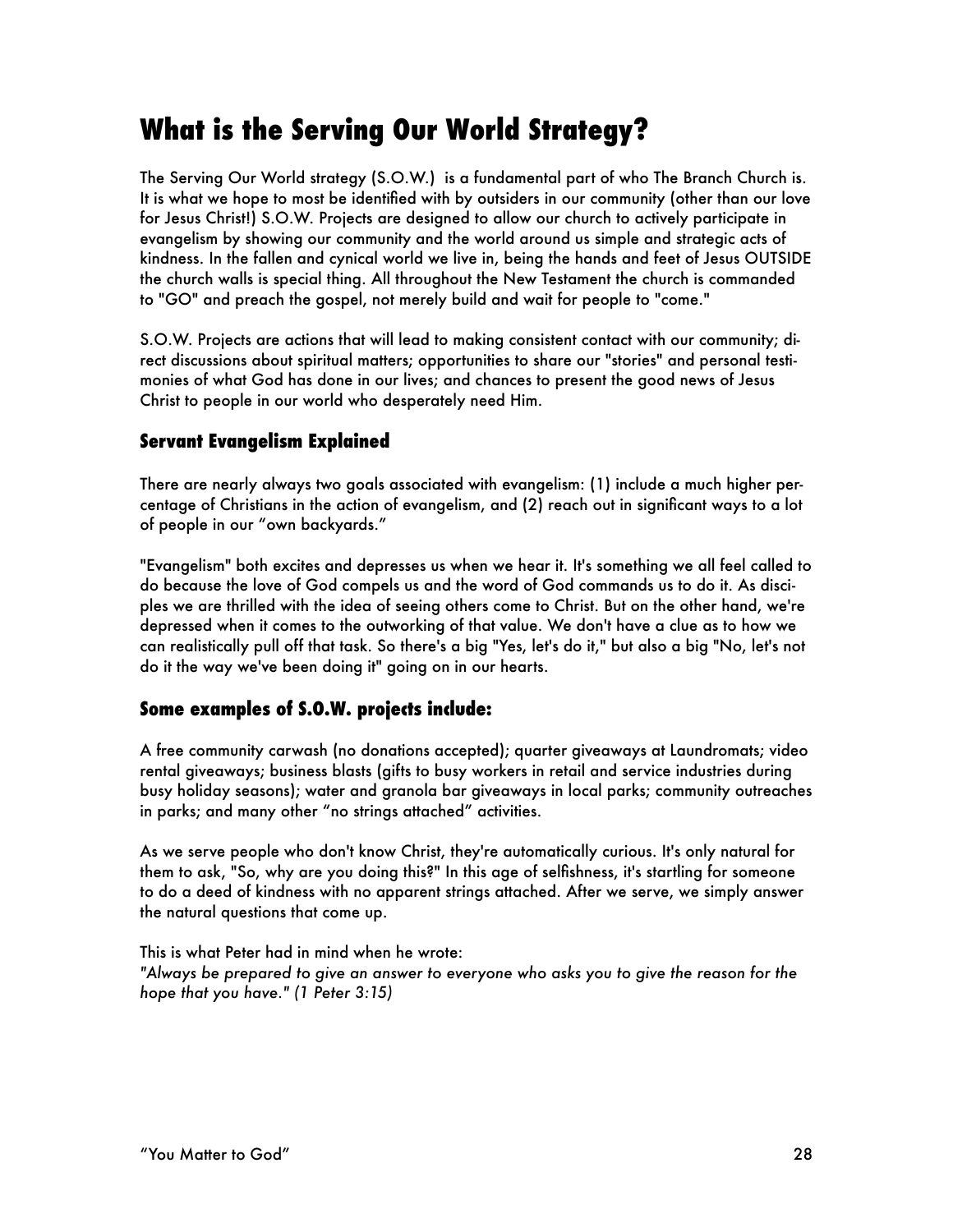# **What are some examples of Local Mission Projects?**

Local Mission projects are The Branch Church's way of teaming up with other local churches to help expand God's kingdom. Past examples of our efforts include a partnership with Set Free Church Skid Row in Los Angeles and a new church plant in the Corona/Riverside area named New Life Church. In both of these endeavors The Branch has partnered to send teams of people who are willing to serve in whatever capacity those local churches need help in. Examples of serving may include: Street Evangelism; passing out flyers; helping with local outreaches and community events; prayer-walking; and just being available to be the hands and feet of Jesus.



# **What are some examples of Broad Mission Projects?**

Broad Mission projects are mission opportunities in which a team will have the opportunity to do the same kinds of activities in a Local Mission project, however, in a Broad Mission project you will usually be doing them out of state or out of the country. Broad Mission projects also usually include a series of training events leading up to the time of departure. These training meetings usually include topics on how to raise prayer and financial support from family and friends who wish to support your efforts. Other events leading up to these mission opportunities may include fundraising events that will help sponsor other team members who may have trouble raising their own full financial support.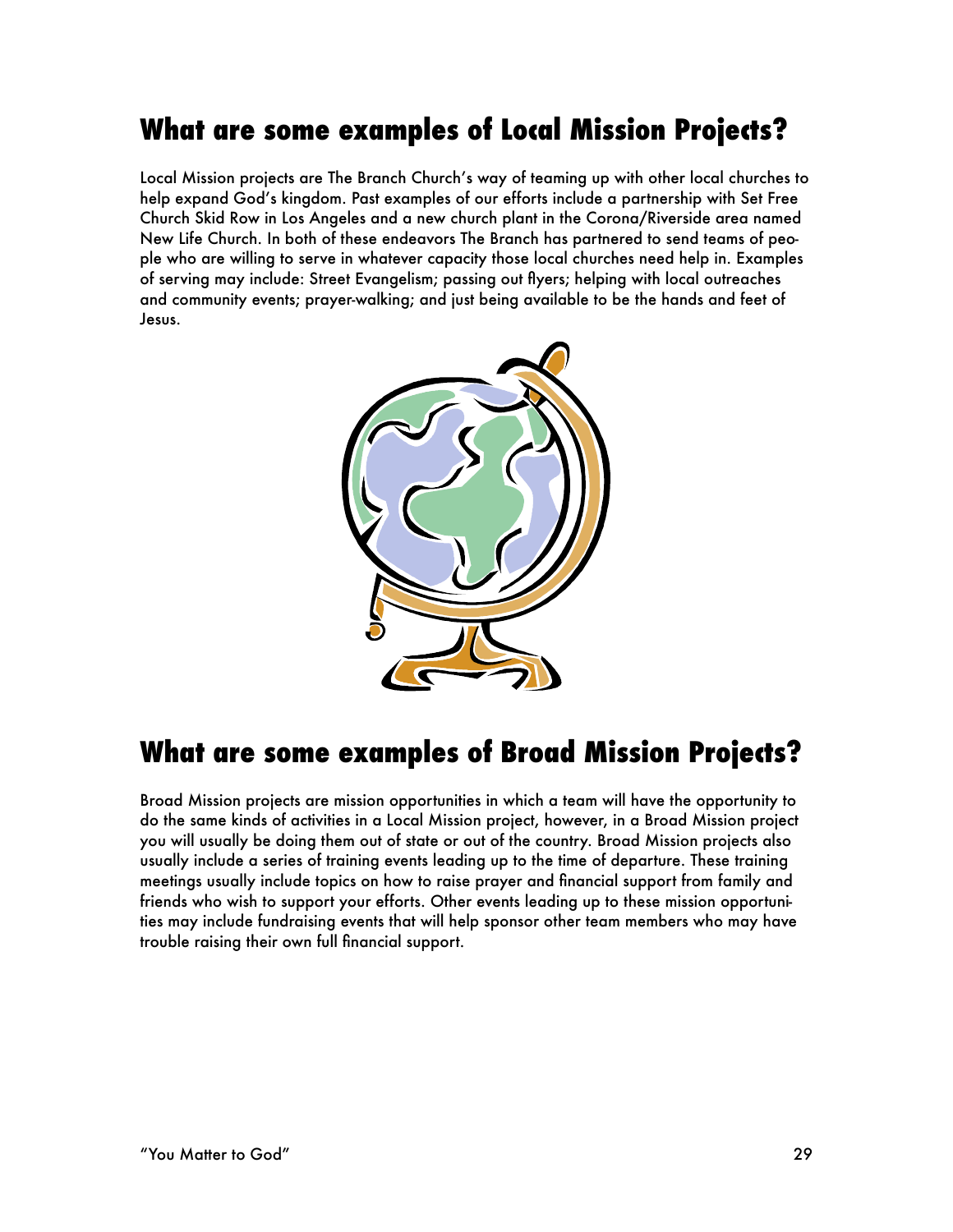# **The Branch Church Servant Leader's Covenant**

Having received Christ as my Lord and Savior and been baptized, and being in agreement with The Branch Church's statements, strategy, and structure, I now feel led by the Holy Spirit to unite with The Branch Church family. In doing so, I commit myself to God and to the other members to do the following:

# **1. I WILL PROTECT THE UNITY OF MY CHURCH**

...By acting in love toward other members

...By refusing to gossip

...By following the leaders

"So let us concentrate on the things which make for harmony, and on the growth of our fellowship together." Rom. 15:19 (Ph)

"Have a sincere love for your fellow believers, love one another earnestly with all your hearts." 1 Peter 1:22 (TEV)

"Do not let any unwholesome talk come out of your mouths, but only what is helpful for building others up according to their needs..." Eph. 4:29

"Obey your leaders and submit to their authority. They keep watch over you as men who must give an account. Obey them so that their work will be a joy, not a burden, for that would be no advantage to you." Heb. 13:17

# **2. I WILL SHARE THE RESPONSIBILITY OF MY CHURCH**

...By praying for its growth

...By inviting the unchurched to attend

...By warmly welcoming those who visit

"To the church ... we always thank God for you and pray for you constantly." 1 Thess. 1:2

"The Master said to the servant, 'Go out to the roads and country lanes, and urge the people there to come so my house will be full.'" Luke 14:23 (NCV)

"So, warmly welcome each other into the church, just as Christ has warmly welcomed you; then God will be glorified." Rom. 15:7 (LB)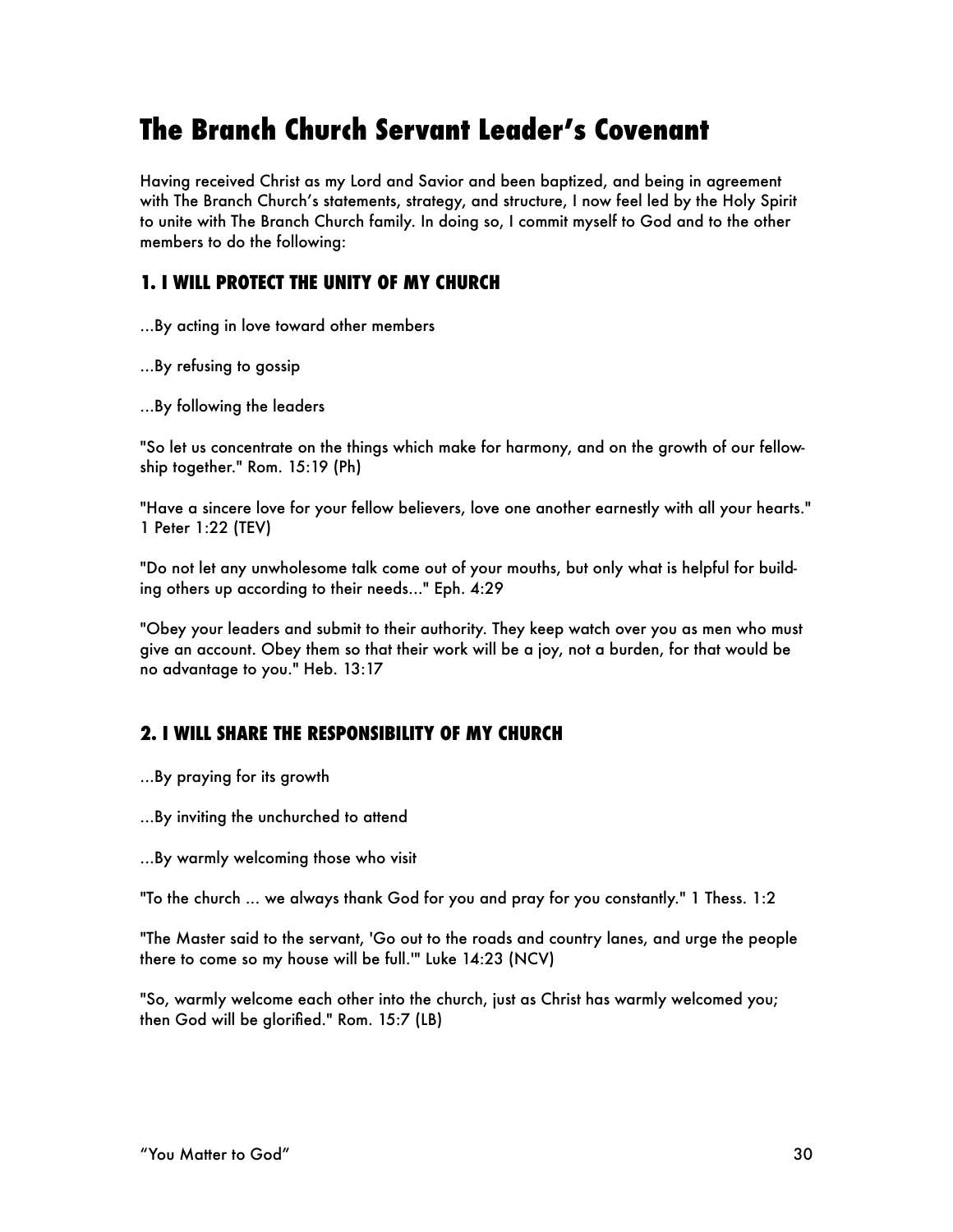# **3. I WILL SERVE THE MINISTRY OF MY CHURCH**

- ...By discovering my gifts and talents
- ...By being equipped to serve by my pastors
- ...By developing a servant's heart

"Serve one another with the particular gifts God has given each of you..." 1 Peter 4:10(Ph)

"God gave...some to be pastors and teachers to prepare God's people for works of ministry, so that the body of Christ may be built up..." Eph. 4:11-12

"Each of you should look not only to your own interests, but also to the interests of others. Your attitude should be the same as that of Jesus Christ...who took on the very nature of a servant..." Phil. 2:3-4,7

# **4. I WILL SUPPORT THE TESTIMONY OF MY CHURCH**

...By attending faithfully

...By living a godly life

...By giving regularly

"Let us not give up the habit of meeting together...but let us encourage one another." Heb. 10:25

"But whatever happens, make sure that your everyday life is worthy of the gospel of Christ." Phil. 1:27 (Ph)

"Each one of you, on the first day of each week, should set aside a specific sum of money in proportion to what you have earned and use it for the offering." 1 Cor. 16:2

"A tenth of all your produce is the Lord's, and it is holy." Lev. 27:30